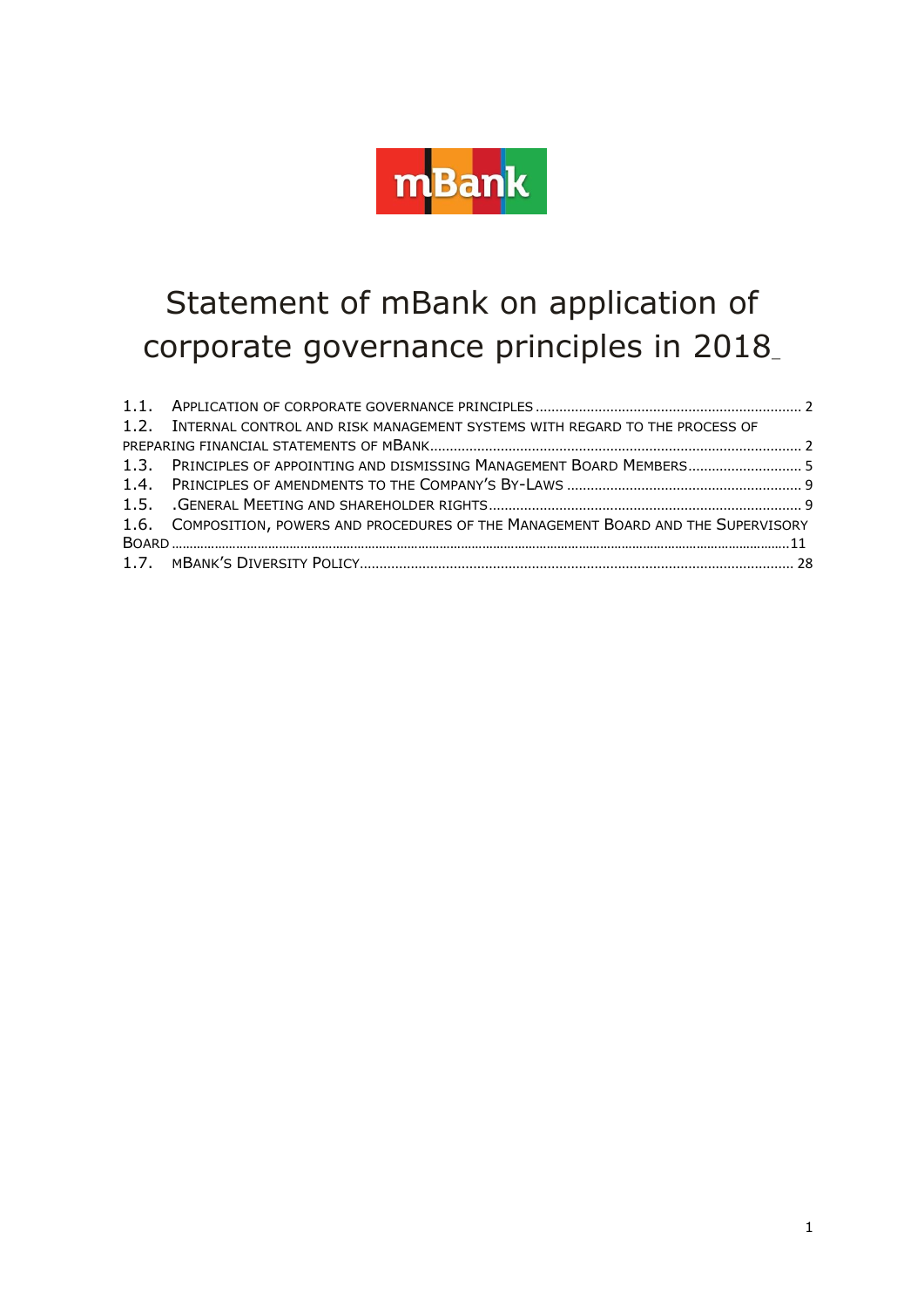# <span id="page-1-0"></span>**1.1. Application of corporate governance principles**

<span id="page-1-1"></span>The general corporate governance principles applicable at mBank, i.e. regulations and procedures determining the guidelines regarding the bank's authorities' actions, in particular towards stakeholders, arise from statutory regulations, in particular from the Code of Commercial Companies and Partnerships and the Banking Law Act, the provisions regulating the operation of the capital market and the rules laid down in the following documents: "Best Practice for WSE Listed Companies 2016", "Principles of Corporate Governance for Supervised Institutions" issued by the Polish Financial Supervision Authority on July 22, 2014 and the "Code of Banking Ethics" issued by the Polish Bank Association.

In 2018, the bank applied the corporate governance principles contained in the "Best Practice for WSE Listed Companies 2016", issued by the Warsaw Stock Exchange by way of Resolution No. 26/1413/2015 of the Supervisory Board of Giełda Papierów Wartościowych w Warszawie S.A. (the Warsaw Stock Exchange) dated October 13, 2015. The text of the "Best Practice for WSE Listed Companies 2016" is available on the website of the Warsaw Stock Exchange, in the section dedicated to the corporate governance of listed companies [\(www.gpw.pl/best-practice\)](http://(www.gpw.pl/best-practice).

The "Principles of Corporate Governance for Supervised Institutions" are available on the website of the **Polish Polish** Financial Supervision Authority (www.knf.gov.pl/en/MARKET/Regulations\_and\_practice/Practice).

# **Best Practice for WSE Listed Companies 2016**

From among the detailed principles of the "Best Practice for WSE Listed Companies 2016", mBank does not apply principle no. VI.Z.2., which reads as follows: "To tie the remuneration of members of the management board and key managers to the company's long-term business and financial goals, the period between the allocation of options or other instruments linked to the company's shares under the incentive scheme and their exercisability should be no less than two years".

The principles for granting variable components of remuneration at mBank are compliant with the Regulation of the Minister of Development and Finance of March 6, 2017, on the Risk Management System, the Internal Control System, the Remuneration Policy as well as the Detailed Method for Banks' Internal Capital Assessment (Journal of Laws of 2017, item 637) and EBA's Guidelines on sound remuneration policies (EBA/GL/2015/22) of June 27, 2016, which do not provide for the premise indicated in item VI.Z.2 of the Best Practice.

Moreover, from among all recommendations specified in the "Best Practice for WSE Listed Companies 2016", mBank does not apply the following recommendations:

 $\blacksquare$  items 2 and 3 of recommendation IV.R.2, which refer to conducting a General Meeting with the use of means of electronic communication. Item 2 concerns ensuring two-way communication in real time during the General Meeting, which allows shareholders to speak from a different location, whereas item 3 is related to exercising the voting right in person or by proxy during the General Meeting.

For many years, mBank has broadcast General Meetings in real time, however, without the possibility to engage in two-way online communication by allowing shareholders to speak during the General Meeting from a different location.

The bank's By-laws and the Standing Rules of the General Meeting do not provide for the possibility to actively participate in General Meetings with the use of means of electronic communication. Moreover, as assessed by the Management Board of mBank, the organisation of General Meetings with the use of means of electronic communication involves additional legal, organisational and technical risks. mBank has a stable majority shareholder, while a large part of minority shareholders are represented at each General Meeting even if active participation in General Meetings with the use of means of electronic communication is not available;

**E** recommendation VI.R.3. concerning the remuneration committee. The recommendation stipulates, among others, that it is required that at least the majority of the committee members be independent. At mBank, the Remuneration Committee of the Supervisory Board is composed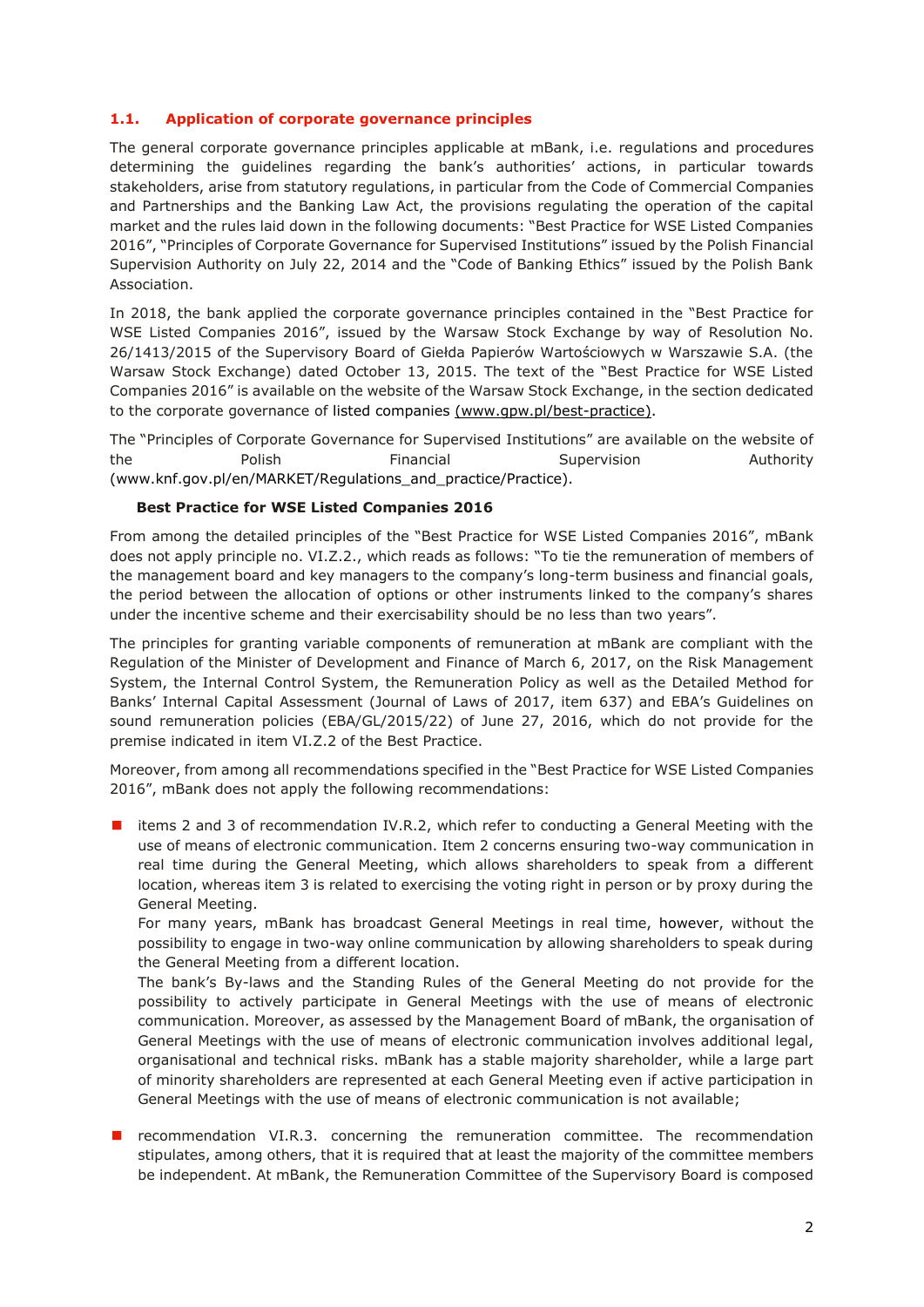of four members, including one independent member. Three members do not meet the criterion of independence.

# **Principles of Corporate Governance for Supervised Institutions**

The "Principles of Corporate Governance for Supervised Institutions" cover relations with shareholders and clients, issues relating to the organisational structure, rules for ensuring an effective and efficient internal control system, as well as the risks of business activities.

mBank has adopted the "Principles of Corporate Governance for Supervised Institutions", excluding the principles laid down in Article 8 (4) and in Article 16 (1).

The principle in Article 8 (4), which reads as follows: "A supervised institution, when justified by the number of shareholders, should strive for facilitating the participation of all shareholders in the meeting of the General Meeting of the supervised institution, among others, through ensuring the possibility of electronic active participation in the meetings of the General Meeting", is similar to recommendation IV.R.2 of the "Best Practice for WSE Listed Companies 2016". As a large part of mBank's shareholders are represented at General Meetings, with a view to mitigating the risk inherent in active participation in General Meetings with the use of means of electronic communication, mBank has decided that non-compliance with the rule defined in Article 8 (4) was justified.

Likewise, mBank does not comply with the rule defined in Article 16 (1), which reads as follows: "It is proper that meetings of a management body shall be held in Polish. In case of need, necessary assistance of an interpreter should be ensured."

The non-compliance derives from the fact that all Members of mBank's Management Board speak fluent English. Communication without an interpreter is more effective as discussions and decisions can be made without the participation of a third party (interpreter). In some circumstances, the participation of an interpreter could make discussions at Management Board meetings more difficult or prolonged due to the complex nature of issues under discussion as well as the specialised language. Furthermore, given that Management Board meetings review information that constitutes the company's secret, it is legitimate to limit to the bare minimum the participation of non-members of the Management Board in its meetings. At the same time, most of mBank's Management Board Members speak Polish, which implies that the bank can be represented whenever participation of Management Board Members is required including communication in Polish without an interpreter. Furthermore, minutes of Management Board meetings, as well as resolutions of mBank's Management Board, are prepared in two language versions, ensuring compliance with the provisions of Article 16 (2) of the "Principles of Corporate Governance for Supervised Institutions".

The stand of shareholders as regards the "Principles of Corporate Governance for Supervised Institutions" was presented in resolution no. 31 of the 28th Annual General Meeting of mBank S.A. of March 30, 2015.

In the above resolution, the shareholders undertook:

- **I** to participate in the performance of the statutory objectives of mBank, ensuring security of its operations and following its interest;
- not to violate the competence of other statutory bodies of mBank;
- **t** to immediately solve any potential conflicts between shareholders to prevent infringing the interest of mBank and its clients;
- **n** not to make decisions resulting in transferring assets from mBank to other entities, and in acquisition or alienation of or in conclusion of other transactions leading to mBank disposing of its assets under conditions other than market conditions or posing a threat to the security or interest of mBank; the individual rights will be granted to the given shareholder or shareholders when justified on the grounds of achieving significant objectives of mBank and not causing hindrance to proper functioning of the bodies of mBank or discrimination against other shareholders and reflected in the By-Laws of mBank;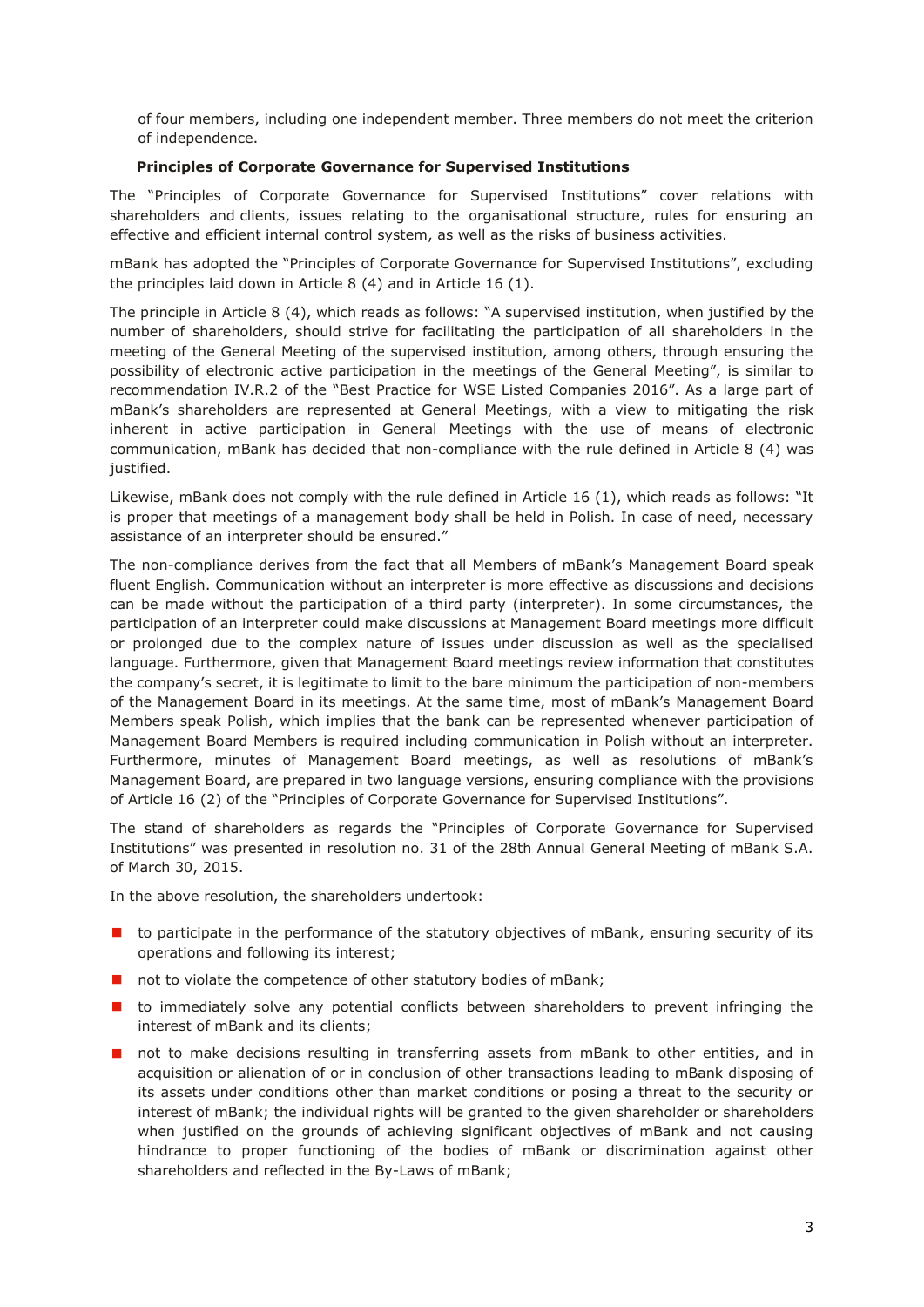- **th** to provide, if needed, additional capital or grant financial support to the bank to the extent to which it is possible and compliant with authorisations, whereas it will only take place after the analysis of the entirety of reasons which led to such a necessity; the shareholders will take into consideration the possibility of providing support from the point of view of their financial situation, provisions of law and supervisory regulations the shareholders are bound to respect and considering the best interest of mBank and its clients;
- $\blacksquare$  to make decisions with regard to dividend payment, depending on the need for maintaining an appropriate level of equity and on the achievement of strategic objectives of mBank and to take into consideration general and individual recommendations issued by the supervisory authorities; and
- **I** to implement the recommendations of the PFSA regarding the election of Members of the Supervisory Board of the Bank.

# **Code of Banking Ethics**

Apart from the corporate governance principles, mBank has for many years complied with best banking industry practices, developed by the Polish Bank Association (ZBP). The currently applicable version of the "Code of Banking Ethics" was approved at the 25<sup>th</sup> General Meeting of the Polish Bank Association held on April 18, 2013. The "Code of Banking Ethics" is a set of principles referring to banks, their employees and persons acting as intermediaries in banking activities. The "Code of Banking Ethics" includes two parts: the "Code of Best Banking Practice" and the "Code of Bank Employee Ethics". The "Code of Banking Ethics" is available on the website of the Polish Bank Association [\(http://zbp.pl/dla-bankow/zespoly-rady-i-komitety/dzialania-w-obszarze-legislacyjno](http://zbp.pl/dla-bankow/zespoly-rady-i-komitety/dzialania-w-obszarze-legislacyjno-prawnym/komisja-etyki-bankowej)[prawnym/komisja-etyki-bankowej\)](http://zbp.pl/dla-bankow/zespoly-rady-i-komitety/dzialania-w-obszarze-legislacyjno-prawnym/komisja-etyki-bankowej).

# **The model of values and behaviours of mBank employees and the Rules on conduct towards business partners**

The bank's employees apply the Code of Conduct, which establishes the standards applicable in interactions between the bank's employees and the bank's business partners. This is meant to contribute to mutual trust. The guidelines related to behaviour include, among others, being guided by mBank's values, creating a sustainable corporate culture, corporate social responsibility, pursuing a responsible credit policy, treating relationships with clients in a responsible way, honesty in business relationships, applying established standards in relationships with clients and in internal relationships, avoiding conflicts of interest, responsible use of social media and simplifying communication.

It is also worth mentioning that mBank has defined behaviours which are most important from the perspective of the organisation and which facilitate achieving individual and team results, as well as, contributing to customer satisfaction. The model of values and behaviours applicable at the bank, which sets mBank's work standard, is based on the following organisational values: "clientcentricity", "looking ahead", "simplifying", "commitment" and "professionalism".

# **Information policy**

mBank pursues a transparent, open, and reliable information policy, which builds mutual trust and loyalty of investors. When implementing its information policy, mBank complies with requirements arising from provisions related to information confidentiality and security, which it must abide by as a public company and a supervised institution. The bank's high ratings and awards for widely understood corporate governance and investor relations bespeak transparency and effectiveness of its information policy. In 2018, mBank again won a distinction of the Institute of Accountancy and Taxes and *Gazeta Giełdy Parkiet* daily in the category "Transparent WIG20 company."

The main means applied by the bank in its information policy towards investors relations include:

**u** current and periodic reports;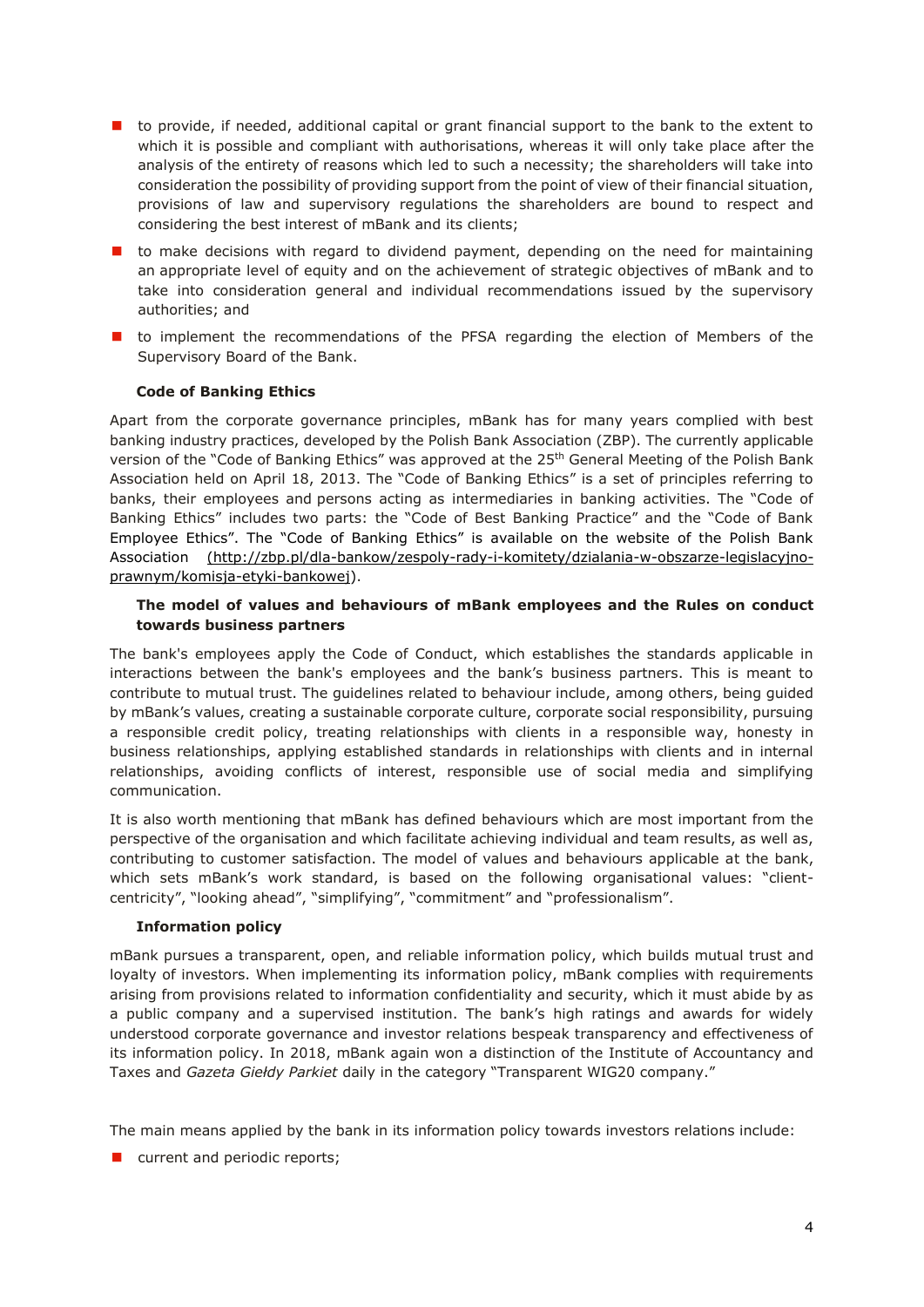- **n** meetings, tele- and video-conferences of representatives of the Management Board and the Analysis and Investor Relations Department with investors and analysts, both in Poland and abroad;
- **I** quarterly presentations of financial results for investors and analysts provided directly and through interactive webcasts and teleconferences;
- an ongoing contact by phone or e-mail with analysts and investors, including sending Newsletters on a monthly basis and, if necessary, other informational materials;
- **n** participation of the representatives of the bank in domestic and foreign investor conferences and road-shows in selected European countries and in the United States of America;
- $\blacksquare$  a website of the company with a comprehensive investor relations section where information is published on, among others, the shareholders of mBank, the composition of the Management Board and Supervisory Board, General Meetings (including video recordings of General Meetings), ratings, the Euro Medium Term Note Programme, quotations of mBank's shares on the WSE, analysts' recommendations, the consensus on mBank Group's expected performance and the target share price. On mBank's website, there are annual, periodical and current reports and presentations, including presentations of the results of the Group for analysts and stock exchange investors as well as presentations for investors interested in the bank's debt securities, an online version of the integrated annual report enabling interactive access to the audited financial data, an investor's calendar and the mBank Analyser which makes it possible to analyse the financial and business data of mBank Group in different dimensions.

Open communication with shareholders during the General Meetings manifests itself, among others, in the following aspects:

- providing stakeholders with answers and explanations by the members of the bank's governing bodies;
- **D** broadcasting the General Meeting online;
- **E** enabling media representatives to participate in the General Meeting.

# **1.2. Internal control and risk management systems with regard to the process of preparing financial statements of mBank**

<span id="page-4-0"></span>mBank is equipped with an internal control system which supports bank management by ensuring efficiency and effectiveness of the bank's operations, reliability of financial reporting, compliance with risk management rules of the bank, as well as compliance of the bank's operation with the law, internal regulations and market standards.

The internal control system encompasses the following:

- **D** control function whose task is to ensure observance of control mechanisms concerning in particular risk management at the bank and which covers positions, groups of people and organisational units responsible for performance of tasks assigned to the function;
- **n** compliance unit (Compliance Department), whose task is to identify, asses, control and monitor the risk of non-compliance of the bank's activities with the law, internal regulations and market standards and report in this respect;
- **I** independent internal audit unit (Internal Audit Department), whose task is to examine and assess, impartially and objectively, the adequacy and effectiveness of the risk management system and the internal control system, excluding the internal audit unit.

The control function is a part of the internal control system comprised of all control mechanisms in processes running in the bank, independent monitoring of the application of such control mechanisms and reporting on the issue.

The control function is based on the following principles: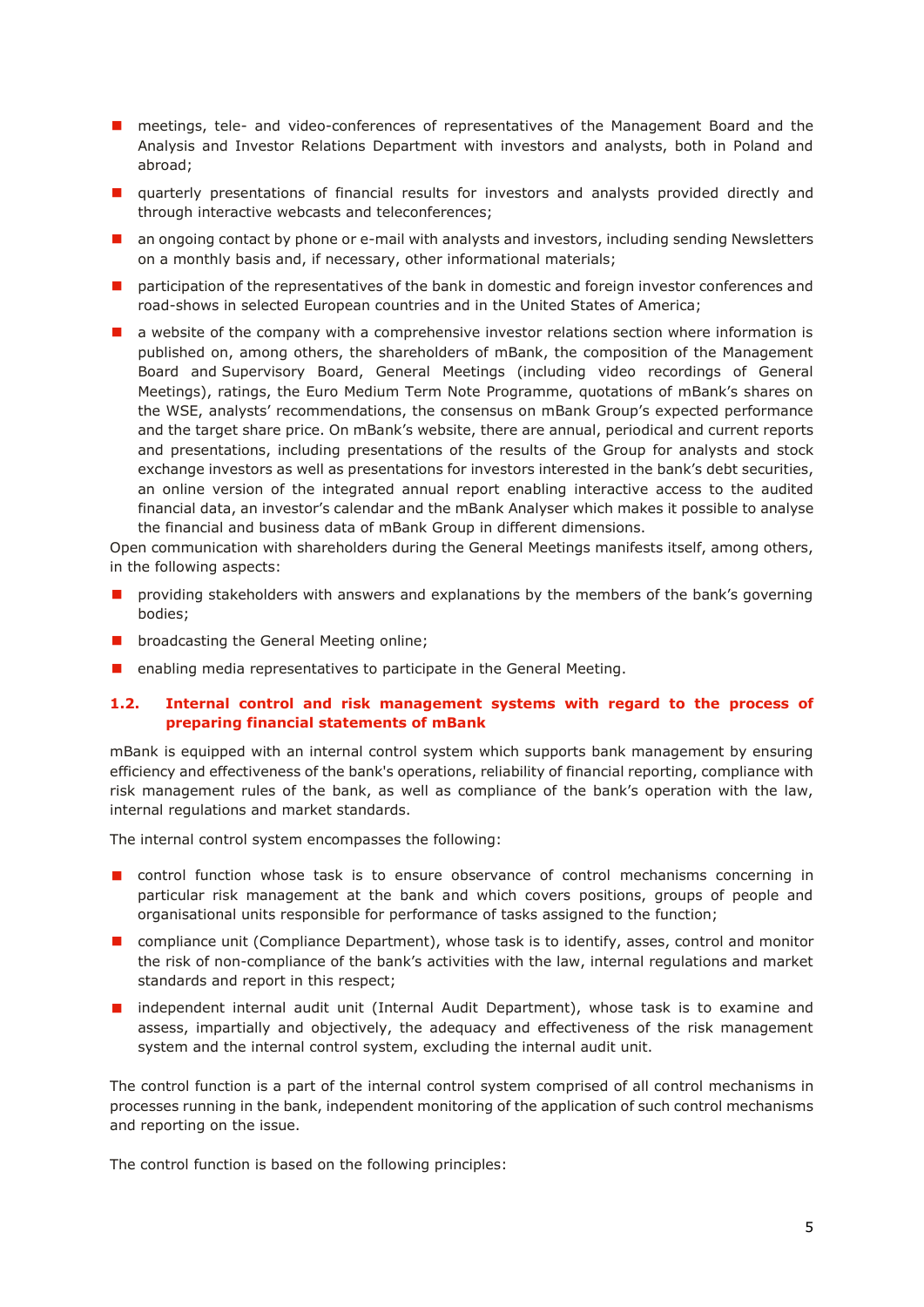- **I** guaranteeing access to important, real, up-to-date and complete information by decision makers;
- $\blacksquare$  organising and maintaining adequate IT systems that ensure proper storage and processing of data, facilitate the evaluation and monitoring of different risk categories and generation of information useful in decision-making process;
- **E** determining the information circulation rules in order to ensure that relevant information is submitted to competent persons.

The process of preparing financial data for reporting is automated and based on the accounting data of the bank.

Preparation of data in source systems is subject to formalised operational and acceptance procedures. Creating a collection of accounting balances on the basis of the system of general ledgers of the bank takes place within a process covering respective internal controls. Manual adjustments are subject to special controls.

The bank continuously monitors changes in provisions and external regulations related to the preparation of financial statements and updates internal regulations on an ongoing basis as well as adjusting IT systems where necessary.

The process of monitoring the operational risk which occurs in the preparation of financial statements in the bank includes mechanisms which effectively ensure the security of IT systems. mBank has an established business continuity plan which covers also the IT systems used in the process of preparing financial statements.

Financial statements of mBank and the Group are prepared by the Financial Reporting Department. Consolidated financial statements are drawn up based on data submitted by Group subsidiaries. The Financial Reporting Department monitors the reporting packages prepared by the subsidiaries in terms of their correctness, completeness and coherence of data.

The responsibility for controlling the coherence and completeness of the bank's accounting books and administering the model chart of accounts lies with the Accounting Department. Both Departments report to the Vice-President of the Management Board, Chief Financial Officer.

Financial statements are submitted to the Management Board of mBank for verification. The Audit Committee of the Supervisory Board receives quarterly financial statements before they are published. After consultations with the bank's external auditor and the Members of the Management Board of the Bank, the Audit Committee recommends whether the Supervisory Board should approve or reject annual financial statements.

The annual and semi-annual financial statements of mBank are respectively subject to an independent audit or review by a statutory auditor. The selection of the statutory auditor of the bank requires a resolution of the General Meeting. The Audit Committee of the Supervisory Board issues an opinion on the selection of the statutory auditor. In the subsidiaries, supervisory boards decide on the selection of the statutory auditor.

mBank abides by the principle regarding the rotation of statutory auditors.

On April 18, 2018, the 31st Annual General Meeting of mBank selected Ernst & Young Audyt Polska Sp. z o.o. spółka komandytowa as the auditor to review the financial statements of mBank S.A. and the consolidated financial statements of mBank S.A. Group for the years 2018-2019. Ernst & Young Audit Sp. z o.o. sp. k. was also authorised to audit mBank's financial statements and the Group's consolidated financial statements earlier, i.e. in the years 2013-2015. In the years 2016-2017, PricewaterhouseCoopers Sp. z o.o. was the entity auditing the bank's financial statements and the Group's consolidated financial statements.

The procedures of co-operation of mBank and the external auditor ensure that all the important issues related to the recognition of economic events in the books and financial statements are being consulted on an on-going basis.

The aspiration to ensure the highest standards of financial statements is reflected in the high quality of reporting. In "The Best Annual Report 2017" contest organised by the Accounting and Tax Institute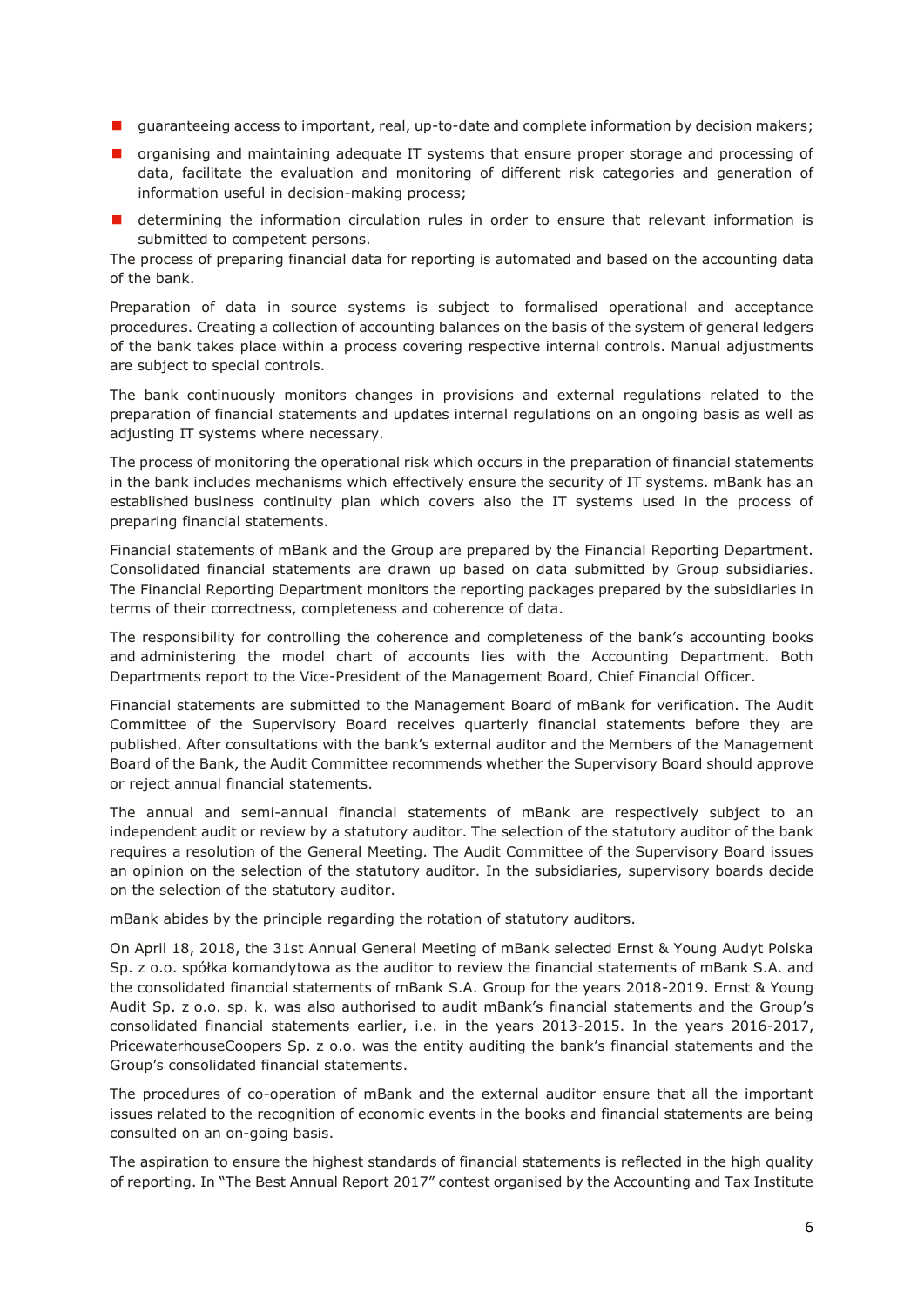(IRiP), the results of which were announced in October 2018, mBank won the title "The Best of the Best" for the best annual report in the category of financial institutions for the sixth time in a row.

## **Auditor's services other that the audit of yearly financial statements**

A list of services other than the audit of yearly financial statements, rendered to mBank S.A. Group by Ernst & Young Audyt Polska spółka z ograniczoną odpowiedzialnością sp. k. in the year 2018, is presented below.

- 1. Review of the standalone interim financial statements of mBank S.A. and the consolidated interim financial statements of mBank S.A. Group as at and for the 6-month period ended June 30, 2018 and as at and for the 9-month period ended September 30, 2018.
- 2. Review of the consolidation package of mBank S.A. for Commerzbank AG as at and for the 6 month period ended June 30, 2018 and as at and for the 9-month period ended September 30, 2018.
- 3. Audit of the consolidation package of mBank S.A. for Commerzbank AG as at and for the year ended December 31, 2018.
- 4. Verification of the disclosure document regarding the capital adequacy of the mBank S.A. Group as at June 30, 2018 and December 31, 2018.
- 5. Verification of the disclosure document regarding the capital adequacy of mBank Hipoteczny S.A. as at December 31, 2018.
- 6. Assessment of compliance with the requirements for storing assets of mBank S.A. clients for 2018.
- 7. Services related to the verification of the prospectus supplement for mBank S.A.
- 8. Services related to the verification of the prospectus supplement for mBank Hipoteczny S.A.
- 9. Review of interim financial statements of 2 subsidiaries as at and for the 6-month period ended June 30, 2018.
- 10. Audit of consolidation packages of 3 subsidiaries for mBank S.A. as at and for the year ended December 31, 2018.
- 11. Agreed-upon procedures on consolidation packages of 6 subsidiaries and review of consolidation package of 1 subsidiary for mBank S.A. as at and for the year ended December 31, 2018.
- 12. Agreed-upon procedures on consolidation packages of 2 subsidiaries for mBank S.A. as at and for the 9- month period ended September 30, 2018.
- 13. Agreed-upon procedures on consolidation packages of 2 subsidiaries and review of consolidation packages of 2 subsidiaries for mBank S.A. as at and for the 6-month period ended June 30, 2018.
- 14. Agreed-upon procedures on consolidation package of 1 subsidiary and review of consolidation packages of 2 subsidiaries for Commerzbank AG as at and for the year ended December 31, 2018.
- 15. Agreed-upon procedures on consolidation package of 1 subsidiary and review of consolidation packages of 2 subsidiaries for Commerzbank AG as at and for the 6-month period ended June 30, 2018.

#### **Significant blocks of shares**

mBank's share capital amounts to PLN 169,347,928 and is divided into 42,324,982 ordinary bearer shares and 12,000 ordinary registered shares with a nominal value of PLN 4 each.

Commerzbank AG is the majority shareholder of mBank.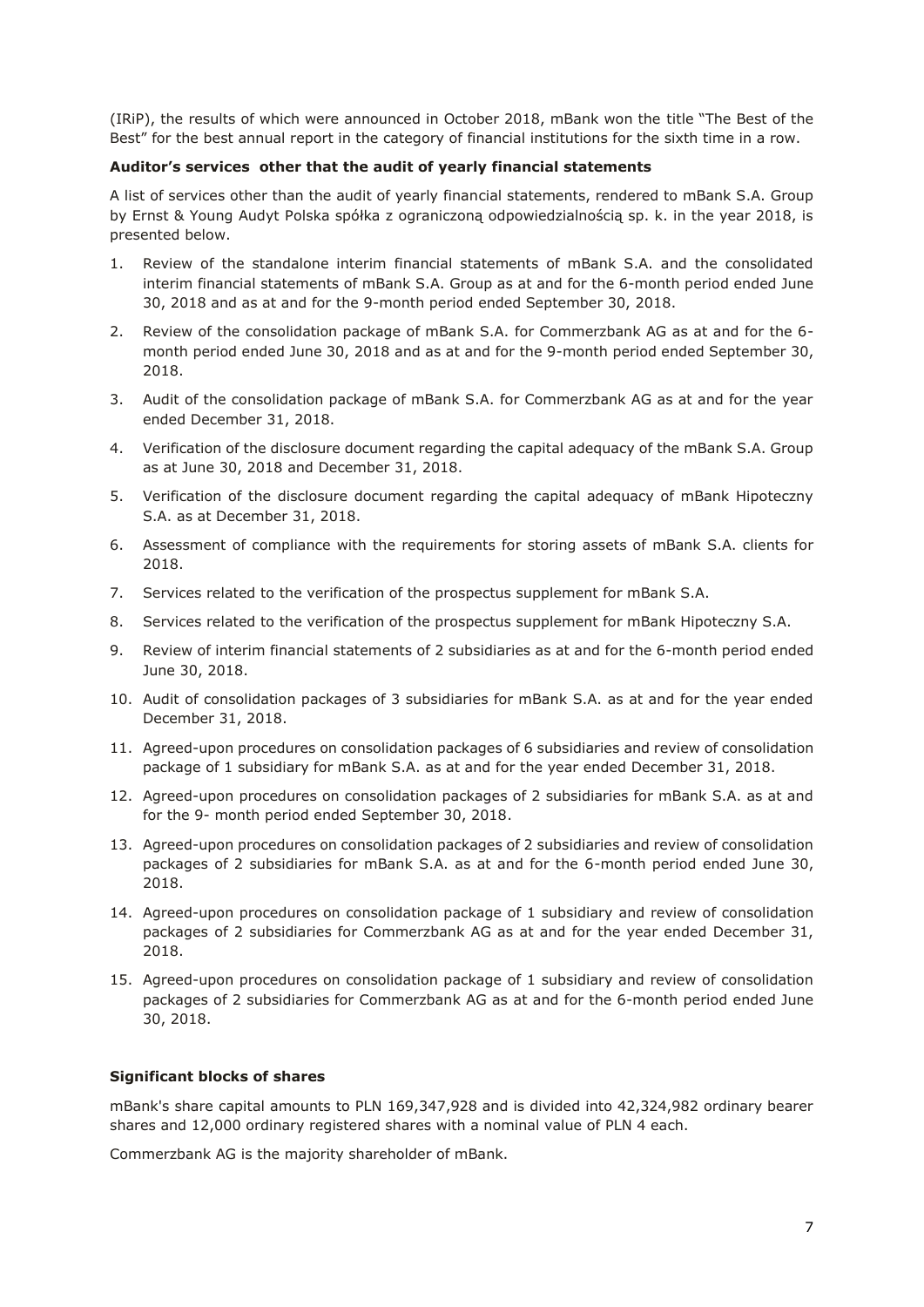As at December 31, 2018, Commerzbank held directly 29,352,897 shares of mBank, which accounted for 69.33% of the share capital and votes at the General Meeting.

Shares accounting for 30.67% of mBank shares were in free float. These shares are held by institutional investors, in particular Polish pension funds and Polish and foreign investment funds, as well as individual investors.

As at December 31, 2018, Nationale-Nederlanden Otwarty Fundusz Emerytalny exceeded the 5% threshold of shares and votes at the General Meeting of mBank. In accordance with the lists of shares of WSE-listed companies held in funds' portfolios as at the end of 2018, published by open-end pension funds, Nationale-Nederlanden Otwarty Fundusz Emerytalny held 5.00% of mBank shares. Furthermore, AVIVA Otwarty Fundusz Emerytalny AVIVA BZ WBK held 4.1% of mBank shares, and Otwarty Fundusz Emerytalny PZU - 4.0%.

| <b>Shareholder</b>                                               | <b>Number of the</b><br>shares as at the<br>end of 2018 | $%$ share in the<br>number of shares<br>and<br>votes |
|------------------------------------------------------------------|---------------------------------------------------------|------------------------------------------------------|
| 1. Commerzbank AG                                                | 29,352,897                                              | 69.33%                                               |
| Nationale-Nederlanden Otwarty Fundusz<br>Emerytalny <sup>1</sup> | 2,117,564                                               | 5.00%                                                |

*<sup>1</sup> Data based on the List of shares of companies listed on the WSE in the portfolio of NN OFE.*

On February 4, 2019, the bank received from the Nationale-Nederlanden OFE a notification of a reduction of shares in the company's shareholding to less than 5% of votes at the General Meeting of mBank.

Pursuant to the By-laws of mBank, each share gives the right to one vote at the General Meeting. There are no preferred shares. The control rights of Commerzbank AG as the parent entity of mBank are a result of the number of shares held, their percentage share in the equity, and the number of votes at the General Meeting of mBank.

The By-laws of mBank do not impose any limitations on the exercise of the voting right. There are no provisions which would separate the equity rights attached to securities from the holding of securities. Furthermore, there are no limitations on the transfer of the property right to securities issued by the bank.

#### **Information on the majority shareholder**

The strategic shareholder of mBank, Commerzbank AG, is a leading German bank with a history dating back to 1870. It provides services to private and corporate customers.

Commerzbank holds branches and offices in almost 50 countries. The main markets for Commerzbank are Germany and Poland. There are about 1,000 branches in the branch network of Commerzbank in Germany. The Bank serves more than 18 million private customers, as well as, more than 70 thousand corporate clients, multinational companies, financial service providers, and institutional clients. The bank finances more than 30% of Germany's foreign trade. It is the leader in financing corporate clients in Germany and a major supplier of financial market products.

Commerzbank Group is composed of two business segments: Private and Small Business Customers (Privat- und Unternehmerkunden) and Corporate Clients (Firmenkunden). Comdirect, owned by Commerzbank, is the German market leader in respect of direct banking and online brokerage services. In 2018, Commerzbank generated income of EUR 8.6 billion with approximately 49,000 employees. Commerzbank posted a net result attributable to Commerzbank shareholders of EUR 865 million for 2018.

The German government, currently the largest shareholder of Commerzbank, holds a 15% stake in the share capital through Germany's Financial Market Stabilisation Fund (SoFFin). The largest institutional investors are Cerberus (more than 5% of Commerzbank shares) and BlackRock (less than 5% of Commerzbank shares. The remaining institutional investors hold about 55% of shares in free float.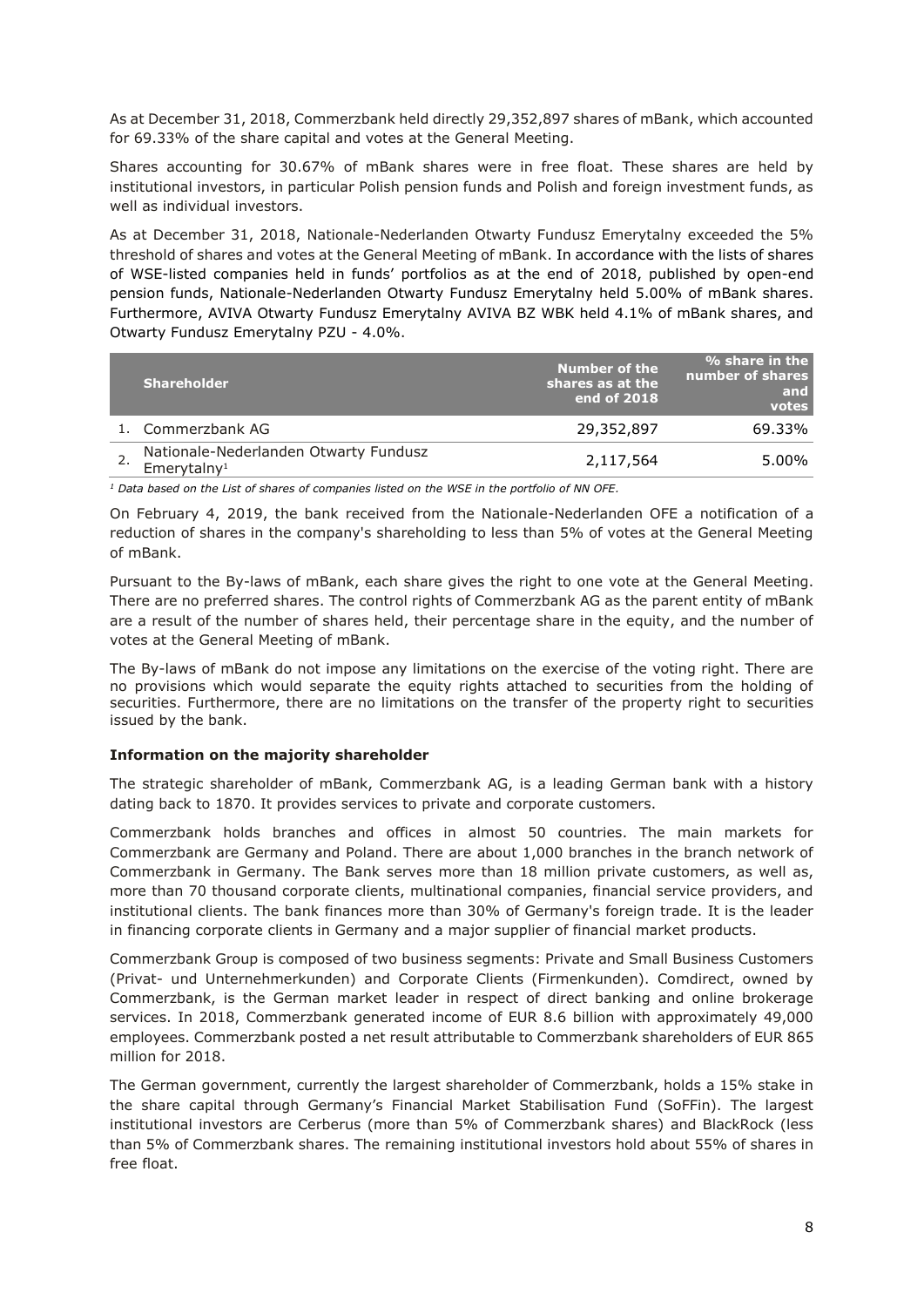# **1.3. Principles of appointing and dismissing Management Board Members**

Pursuant to the By-laws of mBank, the Management Board is composed of at least three Members appointed for a joint term of five years. At least half of the Members of the Management Board, including the President of the Management Board, must hold Polish citizenship, be habitually resident in Poland, speak Polish, and have experience on the Polish market which can be used while managing the bank.

The President of the Management Board, the Vice-Presidents of the Management Board and other Members of the Management Board are appointed and dismissed by the Supervisory Board, which acts pursuant to the provisions of the Banking Law and considers whether they have the relevant qualifications for the assigned functions. The Polish Financial Supervision Authority (PFSA) approves two Members of the Management Board of the bank: the President of the Management Board and the Chief Risk Officer (Board Member responsible for developing and implementing the bank's credit policy and risk management).

In accordance with the Code of Commercial Partnerships and Companies, a Member of the Management Board may also be dismissed or suspended by the General Meeting.

The mandate of a Member of the Management Board expires at the latest on the day of the General Meeting that approves the financial statements for the last full financial year of the term of that Management Board Member. The mandate of a Member of the Management Board also expires if the Member dies, resigns from his or her position, or is dismissed. The mandate of a Member of the Management Board appointed before the end of the term expires on the expiration date of mandates of the other Members of the Management Board.

## <span id="page-8-0"></span>**1.4. Principles of amendments to the Company's By-Laws**

Amendments to the By-Laws of mBank require adoption of a resolution by the General Meeting of mBank and registration of the adopted amendment in the National Court Register. Before the General Meeting of mBank is presented with a draft resolution concerning amendment to the By-Laws, the Management Board of mBank adopts a resolution on the proposed amendment by approving the draft resolution of the General Meeting. The draft is then presented to the Supervisory Board for approval.

Under Article 34 (2) of the Banking Law Act of 29 August 1997, an amendment to the bank's Bylaws requires the authorisation of the Polish Financial Supervision Authority.

#### <span id="page-8-1"></span>**1.5. General Meeting and shareholder rights**

#### **Meeting procedures and powers of the General Meeting**

The General Meeting is convened pursuant to the provisions of the Code of Commercial Partnerships and Companies, mBank's By-laws, and the Standing Rules of the General Meeting. Both the By-laws and the Standing Rules of the General Meeting are available on mBank's website: https://www.mbank.pl/en/about-us/corporate-governance-and-best-practices/

The General Meeting convened by the Management Board under the ordinary procedure is held once a year, no later than in June. The Supervisory Board may convene an Annual General Meeting if the Management Board does not convene it within the time limit set out in the By-laws and an Extraordinary General Meeting if the Supervisory Board considers it necessary. In addition, under specific circumstances, the shareholders have the right to convene a General Meeting or to request for a General Meeting to be convened.

The shareholders may participate in the General Meeting and cast their votes either in person or by proxies. One proxy may represent more than one shareholder.

Subject to the cases defined in the Code of Commercial Partnerships and Companies, the General Meeting is valid regardless of the number of shares represented at the General Meeting.

All matters submitted to the General Meeting are previously submitted to the Supervisory Board for consideration.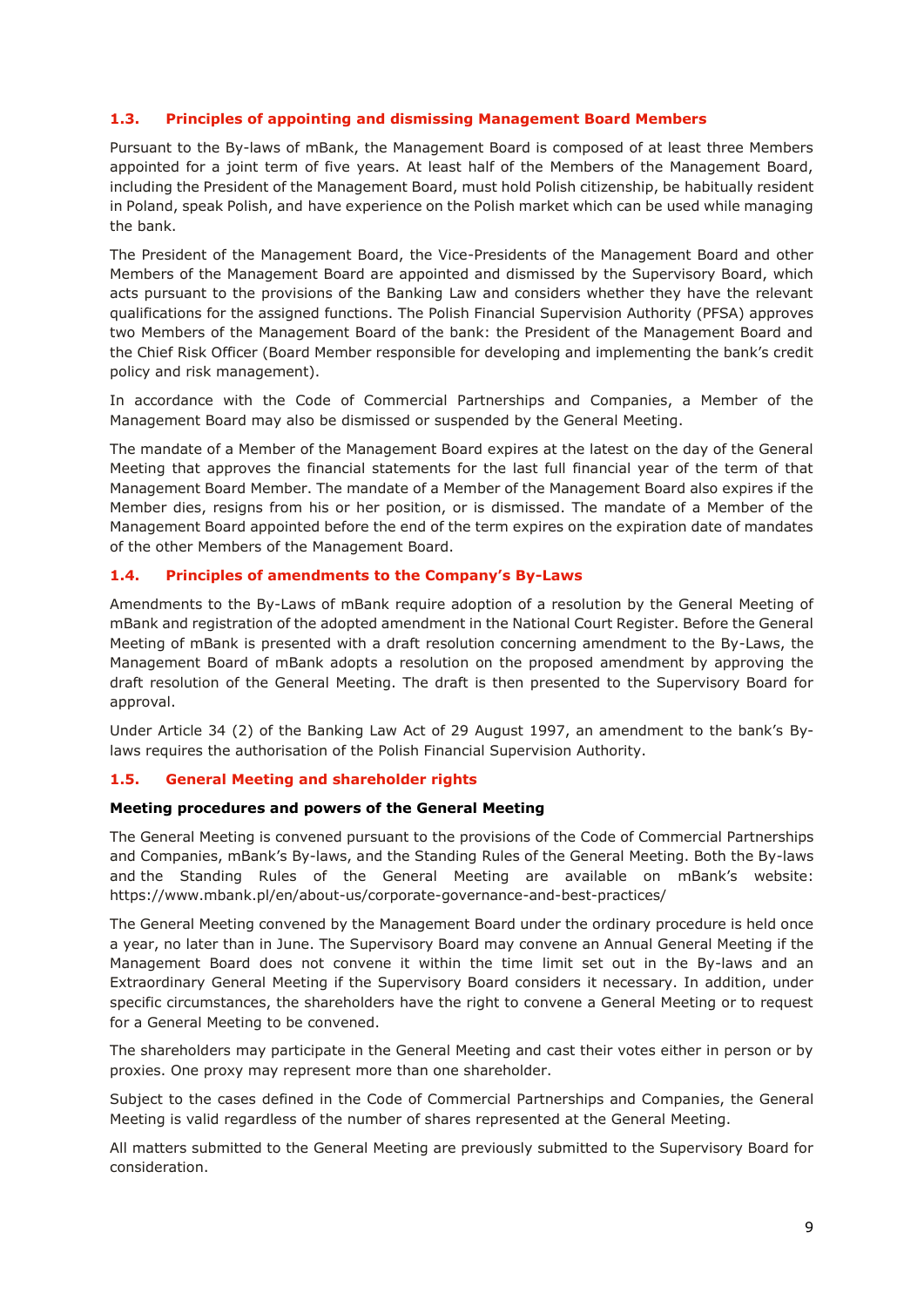Subject to specific exceptions, resolutions of the General Meeting are passed in an open ballot by a simple majority of votes, unless the Code of Commercial Partnerships and Companies or mBank's By-laws impose a stricter requirement for the passing of resolutions on specific issues. A secret ballot is required in the case of elections and motions to dismiss members of the bank's authorities or liquidators, motions to call members of the bank's authorities or liquidators to account, and motions concerning personal issues. In addition, a secret ballot is required if requested by at least one shareholder present or represented at the General Meeting.

Voting takes place with the use of a computer system, which also counts the votes. The By-laws of mBank and Standing Rules of the General Meeting do not provide for the possibility of voting by mail or with the use of electronic means of communication.

The following matters require a resolution of the General Meeting (in addition to other matters set out in the Code of Commercial Partnerships and Companies):

- examination and approval of the report of the Management Board on the bank's operations and financial statements for the past financial year;
- **a** adoption of resolutions on the distribution of profits or coverage of losses;
- **D** vote of discharge of duties for members of the Bank's authorities;
- $\blacksquare$  election and dismissal of Members of the Supervisory Board;
- $\blacksquare$  amendment to the By-laws;
- $\blacksquare$  increase or reduction of the bank's share capital;
- **a** adoption of resolutions concerning the redemption of shares, which set the rules of acquiring shares by the bank, in particular the amounts allotted to purchasing shares for redemption and funding sources and resolutions on redemption of shares, and in particular setting the policy of share redemption not regulated in the By-laws;
- $\blacksquare$  creation and winding up of special purpose funds;
- issue of convertible bonds or preferred bonds;
- **E** establishment of the principles of remunerating the Members of the Supervisory Board;
- $\blacksquare$  liquidation of the bank or its merger with another bank;
- **a** appointment of liquidators;
- **n** matters submitted by the Supervisory Board;
- $\blacksquare$  matters submitted by the shareholders in accordance with the By-laws;
- $\blacksquare$  election of the entity authorised to audit financial statements as a statutory auditor of the bank.

The General Meetings of mBank take place in the bank's headquarters in Warsaw and are broadcast on-line. The General Meetings may be attended by the representatives of the media.

#### **Shareholders' rights**

The shareholders have the right to participate in the profit reported in the audited financial statements and allocated by the General Meeting to be paid to the shareholders.

The shareholders representing at least one-half of the share capital or at least one-half of the total number of votes in the Company may convene an Extraordinary General Meeting. The shareholders appoint the chairperson of this meeting. The shareholder(s) representing at least one-twentieth of the share capital may request that the Management Board convene an Extraordinary General Meeting and that specific items be put on the agenda for this meeting.

Only persons who are shareholders of the bank sixteen days before the date of the General Meeting have the right to participate in the General Meeting of the bank. The shareholder(s) of the bank representing at least one-twentieth of the share capital may request that specific items be put on the agenda for the Annual General Meeting. The request should be submitted to the Management Board of the bank no later than twenty-one days prior to the date of the Annual General Meeting.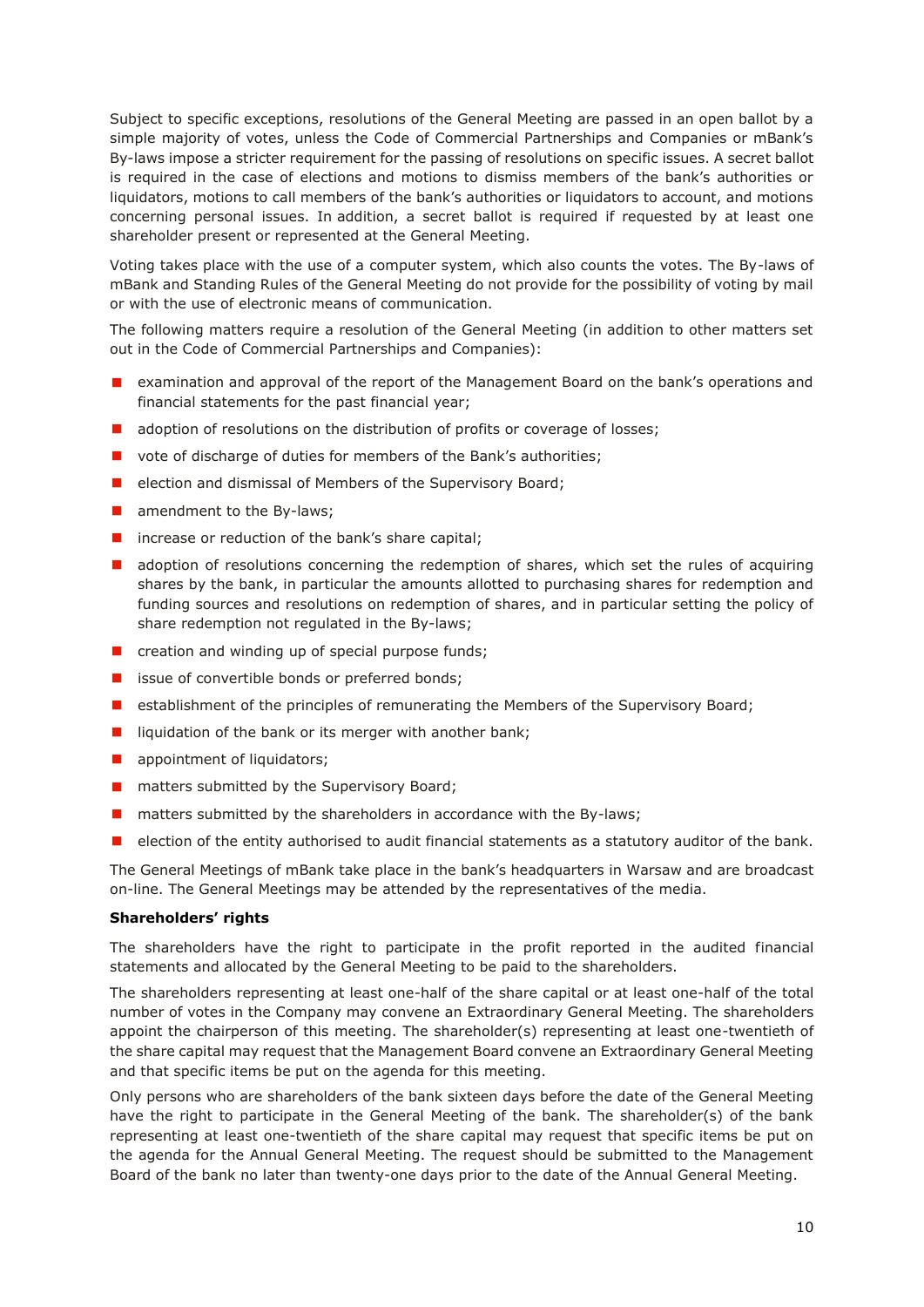The shareholders may participate in the General Meeting and cast their votes either in person or by proxies.

A shareholder has the right to:

- **vote, propose motions and raise objections;**
- $\blacksquare$  justify their position briefly;
- **I** stand for election of the Chairperson of the General Meeting and propose a candidate for the Chairperson of the General Meeting to be noted in the minutes;
- $\blacksquare$  take the floor in the course of the General Meeting and make a reply;
- submit draft resolutions concerning the items put on the agenda;
- **n** propose amendments and additions to draft resolutions being on the agenda for the General Meeting before the discussion on the item covering the draft resolution concerned by the proposal is closed;
- **n** propose formal motions relating to the proceedings and the voting procedure;
- **PED Propose candidates for the bank's Supervisory Board in writing to the Chairperson of the General** Meeting or orally to the minutes;
- $\blacksquare$  review the book of minutes and request copies of resolutions authenticated by the Management Board;
- **F** file a statement of claim for repealing a resolution of the General Meeting where the shareholder voted against the resolution of the General Meeting and after its adoption requested that his/her objection be recorded in the minutes or the shareholder was prevented from participating in the General Meeting without a sound reason, or the shareholder was absent from the General Meeting in the event of defective convening of the General Meeting or adoption of a resolution on a matter not included in the agenda;
- file a statement of claim against the Company for declaring a resolution of the General Meeting adopted in breach of the law invalid.

The Management Board is obliged to provide the shareholder, at the shareholder's request, with information concerning the Company if this is justified by the assessment of an issue on the agenda. The Management Board should refuse information if:

 this could damage the Company or its associated company or subsidiary, in particular due to disclosure of technical, trade or organisational secret of the Company;

 this could expose a Member of the Management Board to criminal, civil or administrative liability. In justified cases, the Management Board may provide information in writing no later than two weeks after the General Meeting is adjourned.

# <span id="page-10-0"></span>**1.6. Composition, powers and procedures of the Management Board and the Supervisory Board**

#### **Composition of the Management Board**

The Management Board is composed of at least three members appointed for a joint term of 5 years. At least half of the Management Board Members, including the President, must be Polish citizens, have permanent residence in Poland, speak Polish and have experience in the Polish market necessary to manage mBank. The Members of the Management Board manage selected areas of the bank's operation within the scope determined by the President of the Management Board. The division of powers of the Members of the Management Board has been described in detail in the Management Board's resolutions.

On April 12, 2018, mBank's Supervisory Board appointed the following Members of the Management Board of mBank S.A. for a joint term of five years:

1. Cezary Stypułkowski – President of the Management Board, Chief Executive Officer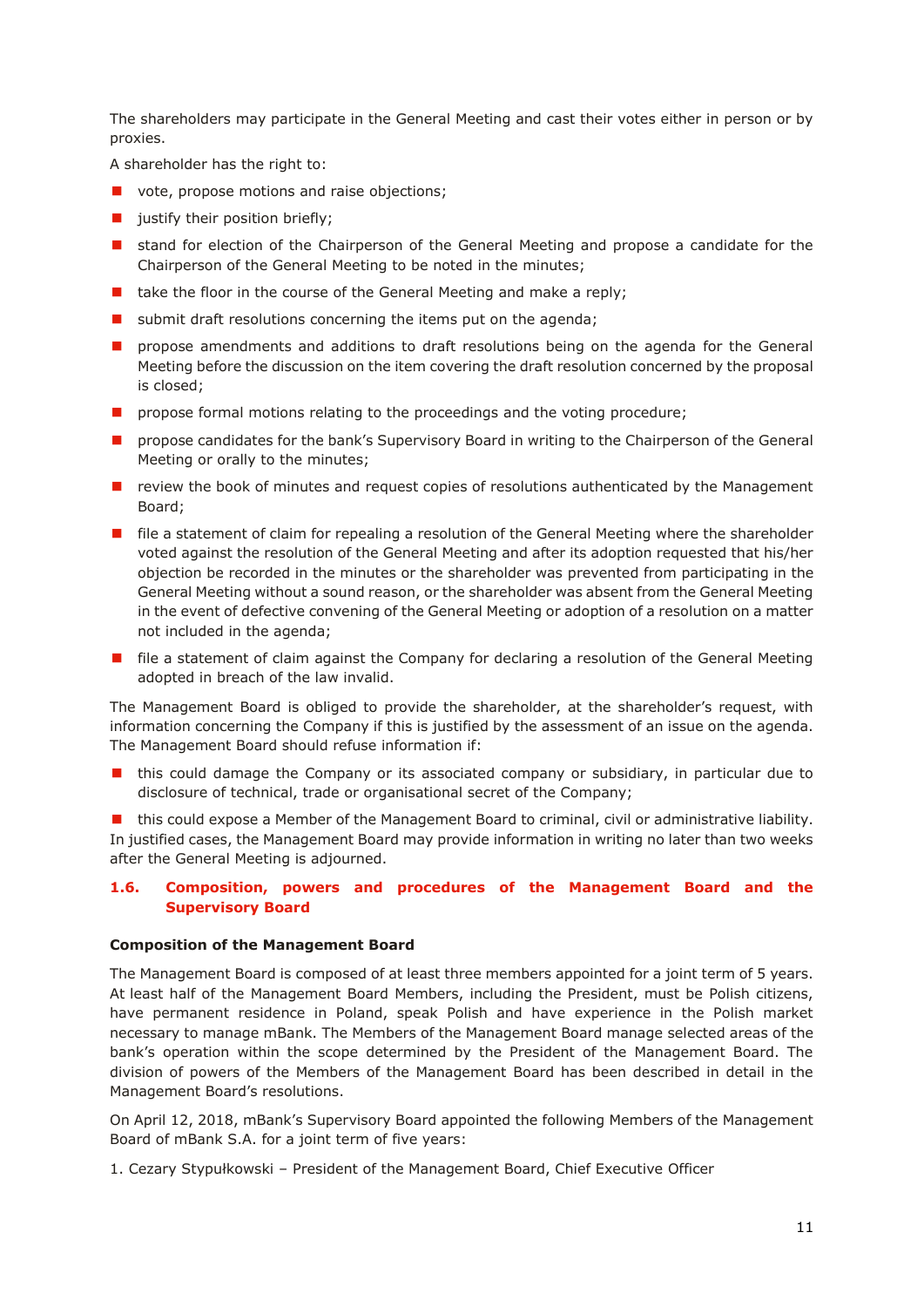- 2. Frank Bock Vice-President of the Management Board, Head of Financial Markets
- 3. Andreas Böger Vice-President of the Management Board, Chief Financial Officer
- 4. Krzysztof Dąbrowski Vice-President of the Management Board, Head of Operations and Information Technology
- 5. Lidia Jabłonowska-Luba Vice-President of the Management Board, Chief Risk Officer
- 6. Cezary Kocik Vice-President of the Management Board, Head of Retail Banking
- 7. Adam Pers Vice-President of the Management Board, Head of Corporate and Investment Banking
- In 2018, the composition of the Management Board did not change.

Detailed information on mBank Management Board Members is presented below:

# **Cezary Stypułkowski - President of the Management Board, Chief Executive Officer**



Cezary Stypułkowski holds a PhD in law from the University of Warsaw. In second half of 1980s, he studied at Columbia University Business School in New York as a participant of the Fulbright Program. Starting in 1991, he chaired the Management Board of Bank Handlowy S.A. (currently Citibank Group) for nearly thirteen years. In 2003, he was appointed the President of the Management Board of PZU Group and held this function for three years. From 2006 to 2010, he worked for J.P Morgan in

London, from 2007 as the Managing Director of J.P. Morgan Investment Bank in Central and Eastern Europe. Cezary Stypułkowski was also a member of the International Advisory Board for Deutsche Bank Management Board, INSEAD International Advisory Board and the Geneva Association. Since 2012, co-chair of the Emerging Markets Advisory Council of the Institute of International Finance in Washington (IFF).

Mr Stypułkowski was appointed the President of the Management Board of mBank S.A. on August 2, 2010. He has been acting as the President of the Management Board of the Bank as of October 1, 2010. The Polish Financial Supervision Authority approved his appointment on October 27, 2010.

# **Frank Bock - Vice-President of the Management Board, Head of Financial Markets**



Mr Bock graduated from the Technical University in Karlsruhe (Germany) with specialisation in financial engineering and IT.

During his professional career, Frank Bock gained considerable experience in the scope of risk and treasury management in numerous institutions in Germany, the USA (New York) and Great Britain (London). Starting from the beginning of 2009, Frank Bock was the Managing Director for Treasury at

Commerzbank AG. His duties included asset and liability management, market risk management and liquidity management at Commerzbank in Central and Eastern Europe, as well as functional support in strategic subsidiaries of Commerzbank: Comdirect, Commerz Real and mBank. Previously, as the Asset and Liability Management Director in Group Capital and Treasury Management of Dresdner Bank AG in Frankfurt, he was responsible for the management of market risk and liquidity portfolio. Prior to joining Dresdner Bank AG, Mr Bock worked for WestLB AG in Düsseldorf as Credit Treasury Head in Group Treasury and was a senior manager for risk management.

Vice-President of the Management Board of mBank S.A., Head of Financial Markets since May 1, 2017.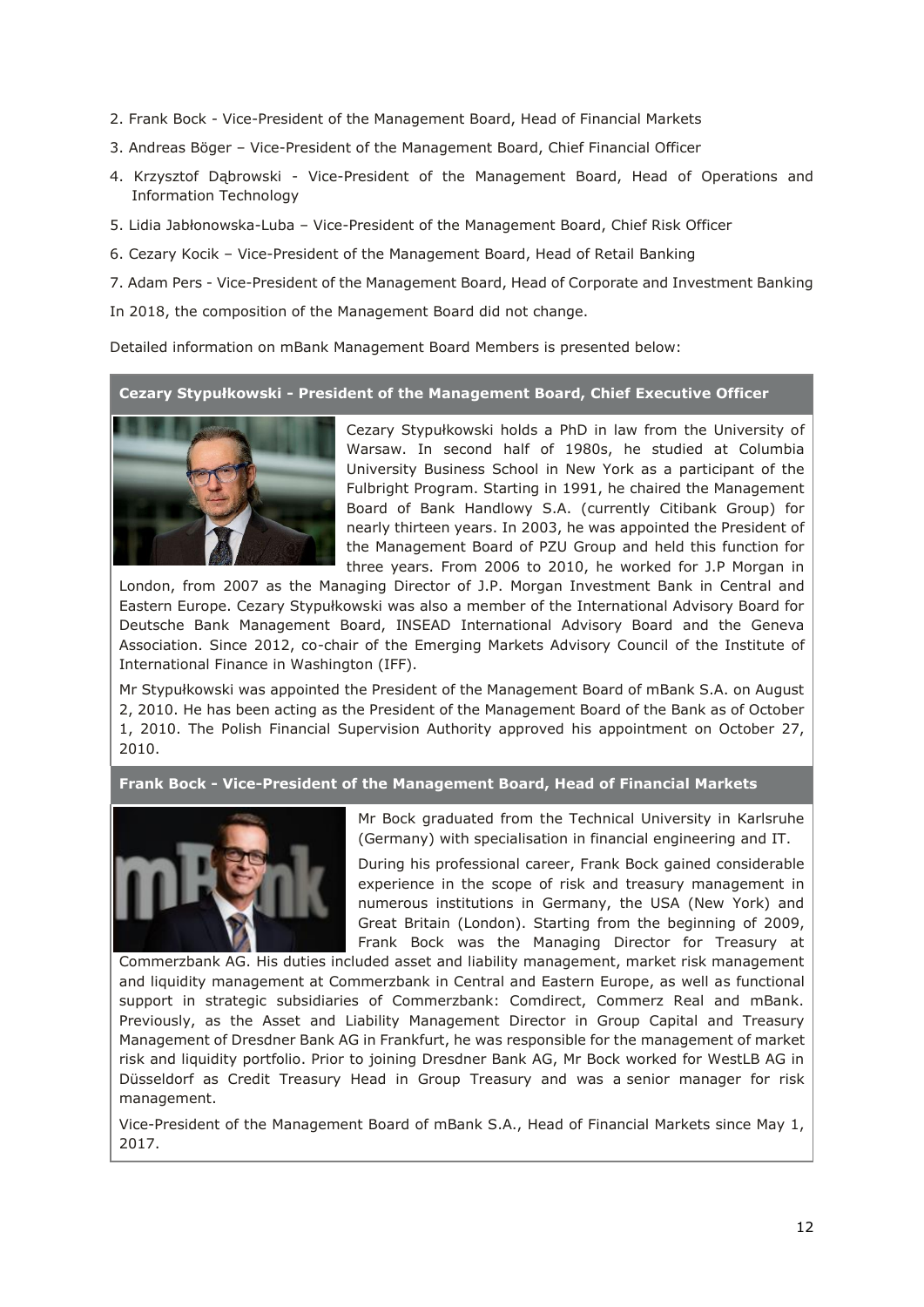# **Andreas Böger- Vice-President of the Management Board, Chief Financial Officer**



Mr Böger studied in Frankfurt and San Diego, graduated from the Frankfurt School of Finance & Management and holds the CFA certificate.

He started his professional career in HypoVereinsbank in Munich in 1994, where he headed the team responsible for assets and liability management and capital advisory. Since 2003, Andreas Böger worked in Deutsche Bank in Frankfurt. In 2007-2013, he was a managing director of Global Capital Markets and Capital

Solutions Europe & CEEMEA at Deutsche Bank in London. Mr Andreas Böger joined Commerzbank in 2013. Prior to taking up the position at mBank, he managed the corporate finance division within Commerzbank's Group Development and Strategy.

Vice-President of the Management Board of mBank S.A., Chief Financial Officer since July 1, 2017.

**Krzysztof Dąbrowski - Vice-President of the Management Board, Head of Operations and Information Technology**



Mr Dąbrowski graduated from Warsaw University of Technology, Faculty of Electronics and Information Technology. In 2011, he completed the Executive MBA programme at the University of Warsaw and the University of Illinois.

In 1995-2003, he worked in the Internet and telecommunications industry for Polska Online and TDC Internet, where he was responsible for the development of

hosting systems and services. In 2004-2011, as the head of the Software Development Department, he co-created the Polish service centre of F. Hoffman-La Roche. In the following years, as the CTO of Allegro Group, Krzysztof Dąbrowski supervised one of the biggest agile transformations in the region. Since 2014, he performed the function of the managing director for IT and technology at mBank.

Vice-President of the Management Board of mBank S.A., Head of Operations and IT since April 1, 2017.

**Lidia Jabłonowska-Luba - Vice-President of the Management Board, Chief Risk Officer**



Lidia Jabłonowska-Luba graduated from the Mathematics Institute of the University of Gdańsk. From 1994 to 2001, Ms Jabłonowska-Luba was Vice-President of Schroder Salomon Smith Barney Poland, where she advised financial institutions on M&A and public equity transactions. In 2002, Lidia Jabłonowska-Luba joined Citigroup in Poland, first as the Head of Financial Institutions & Public Sector Division and since November 2003 as the Member of the

Management Board in charge of finance and operational risk management, capital management and implementation of the New Capital Accord. From 2008 to 2010, she served as the Vice-President of the Management Board of Kredyt Bank acting as Chief Finance and Risk Officer. She was also the Advisor to the CEO of Warta S.A. and TUnŻ Warta S.A. From 2010 to 2012, Lidia Jabłonowska-Luba was the Senior General Manager at KBC Group in Brussels, where she was responsible for managing all risk types in the group, including model development and valuation, risk policies and procedures, risk support for business decisions, supervision and reporting, ICAAP and ORSA processes, capital adequacy policy and technological support for risk management. Additionally, Lidia Jabłonowska-Luba held the position of the Vice-Chairwoman of the Group Risk Management Committee and also served as a member of the Group Risk and Capital Oversight Committee and ALCO at KBC Group.

Vice-President of the Management Board of mBank S.A., Chief Risk Officer since April 12, 2013.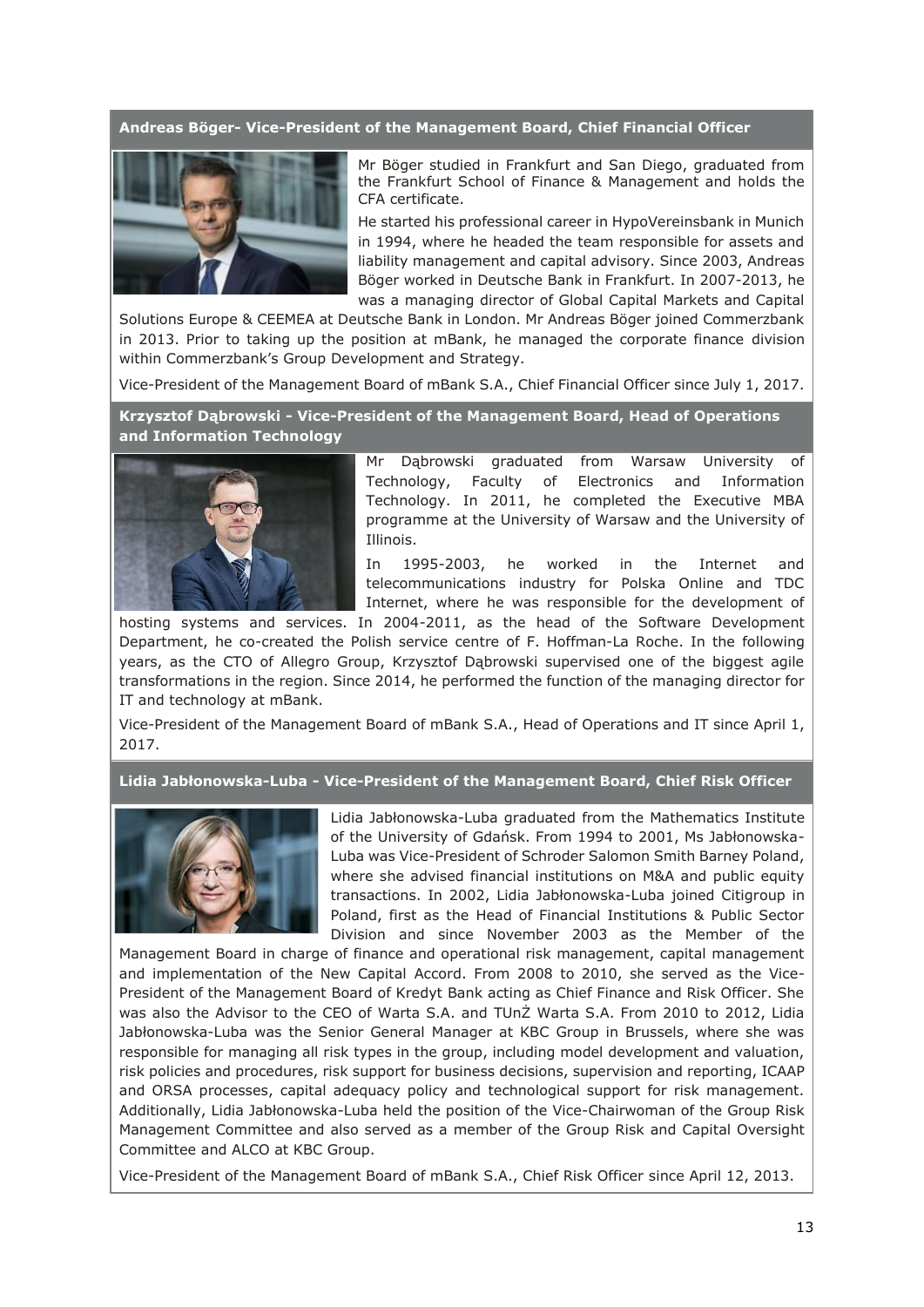#### **Cezary Kocik - Vice-President of the Management Board, Head of Retail Banking**



Mr Kocik graduated from the University of Łódź with a degree in Banking and Finance. In 2015, he completed the Advanced Management Program (AMP 189) at Harvard Business School. Holder of a securities broker license. From 1994 to 1996, Cezary Kocik was employed with the Brokerage House of Bank PBG as a securities broker. Starting in 1996, he worked for Bank PBG in the investment banking, debt collection and restructuring divisions. In

1999, Mr Kocik was employed with the debt collection and loan restructuring department of Bank Pekao S.A., he was, among others, director of a Pekao Branch in Łódź.

He has been shaping mBank's retail banking since 2004: first in the retail credit risk area, then in the sales and business processes area, contributing to successful implementation of CRM system and substantially improving the effectiveness of key sales processes in direct channels.

Vice-President of the Management Board of mBank S.A., Head of Retail Banking since April 1, 2012.

**Adam Pers – Vice-President of the Management Board, Head of Corporate and Investment Banking**



Adam Pers graduated from the Faculty of Economics of the Academy of Economics in Poznań. In 2008, he completed an MBA programme organised by SGH Warsaw School of Economics. He gained expertise in the field of banking both at university and in three institutions operating on the Polish market. He commenced his professional career as an intern in Wielkopolski Bank Kredytowy S.A., then he worked in Raiffeisen Bank Polska S.A. Group for many

years, at first in back office, then in corporate banking and finally in the financial markets area. He was responsible for strategic projects concerning the reshaping of the dealing room and for one of the pillars of the bank's strategy and during the financial crisis, as the operational committee member, he was responsible for the bank's liquidity. In RBI Group, he was awarded the TOP Performer and Leader of the Year title. He joined BRE Bank/mBank Group in 2012, where at first he was responsible for restructuring in the area of the financial markets sales. Then, as a managing director he also supervised the integration of the area of cooperation with financial institutions and finally, the integration with the trading area.

Vice-President of the Management Board of mBank S.A., Head of Corporate and Investment Banking since October 26, 2017.

#### **Powers and procedures of the Management Board**

The Members of the Management Board are jointly liable for the overall operations of the bank. They work collegially and inform each other about the most important matters concerning the bank for which particular Members of the Management Board are responsible. The Management Board may appoint standing committees or teams to perform specific functions or to co-ordinate the work of organisational units of the bank or to perform specific tasks.

The following committees led by Members of the Management Board operate at mBank:

- Resource Management Committee (chairperson: Cezary Stypułkowski)
- Capital Management Committee (chairperson: Andreas Böger)
- Data Quality and IT Systems Development Committee (chairperson: Andreas Böger)
- Assets and Liabilities Management Committee of mBank Group (chairperson: Frank Bock)
- **F** Foreign Branch Supervision Committee of mBank S.A. (chairperson: Cezary Kocik)
- Credit Committee of mBank Group (chairperson: Lidia Jabłonowska-Luba)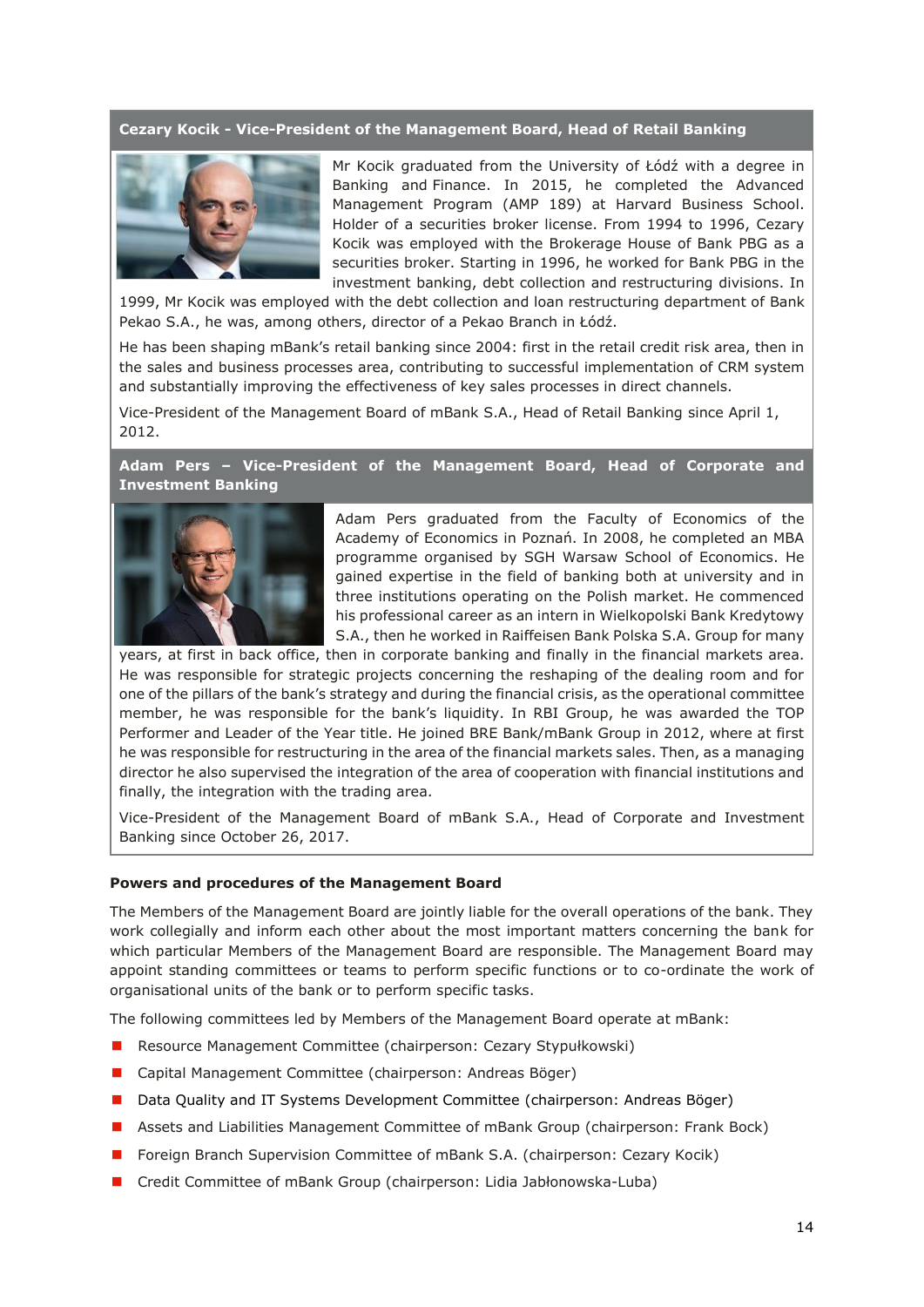- Retail Banking Risk Committee (chairperson: Lidia Jabłonowska-Luba)
- Corporate and Investment Banking Risk Committee (chairperson: Lidia Jabłonowska-Luba)
- Financial Markets Risk Committee (chairperson: Lidia Jabłonowska-Luba)
- Model Risk Committee (chairperson: Lidia Jabłonowska-Luba)
- **Investment Banking Committee (chairperson: Lidia Jabłonowska-Luba)**
- **I** IT Architecture Committee of mBank Group (chairperson: Krzysztof Dąbrowski).

The Management Board manages the bank's business, represents the bank and defines the guidelines for the bank's operations, especially for the areas subject to risks, including the credit policy, the investment policy, the bank's assets and liabilities management policy, and the guarantee policy. The Management Board presents to the Supervisory Board on a regular basis comprehensive information on all significant aspects of the bank's operations and related risks as well as risk management methods.

The Management Board operates pursuant to its Rules approved by the Supervisory Board. The Rules determine among others the issues which require consideration of the Management Board as a collegial body and adoption of a resolution of the Management Board.

All resolutions are adopted by a majority of votes of the Management Board Members present at the meeting, and in the case of an equal number of opposing votes, the President of the Management Board has the casting vote.

Rules and levels of remuneration of Members of the Management Board are determined by the Remuneration Committee of the Supervisory Board. The rules of the incentive programme for the Management Board as well as the principles of allocating bonuses to Management Board Members are defined in Resolutions of the Supervisory Board.

Total remuneration of the Members of the Management Board includes a fixed and a variable part.

A detailed description of the rules of the incentive programmes for the Management Board based on shares is presented in Note 42 of mBank S.A. Group IFRS Consolidated Financial Statements 2018.

On April 12, 2018, the resolution regarding the implementation of the incentive programme and determination of the rules for conducting it, and the resolution regarding the issue of subscription warrants, conditional share capital increase with divestment of the existing shareholders' preemptive right to subscription warrants were adopted at the 31st Annual General Meeting of mBank. The new Incentive Programme replaced two other programmes: the employee incentive programme dated October 27, 2008 on principles of conducting the employee incentive programme by the company, as amended, and the incentive programme of mBank dated March 14, 2008 for Members of the Management Board. In line with the Incentive Programme dated April 12, 2018, the bank will issue no more than 934,000 ordinary bearer shares with a face value of PLN 4.00 each. In order to grant the right, the bank will issue 934,000 registered subscription warrants. The Incentive Programme will be implemented until December 31, 2028 or until all shares are taken up, if it happens before that date.

The existing programmes will be expiring gradually. No newly issued shares will be granted under the existing programmes, and the bank will only meet the obligations arising from deferred tranches under the existing programmes.

Warrants are offered to the group of Risk Takers, composed of Members of the Management Board of mBank and mBank Group's subsidiaries and selected employees of mBank.

The bonus of a Management Board Member is paid in the following way:

- 40% of the bonus in the calendar year in which the bonus amount is determined (non-deferred part);
- 60% of the bonus in equal tranches in the five subsequent calendar years following the calendar year in which the bonus amount is determined (deferred part).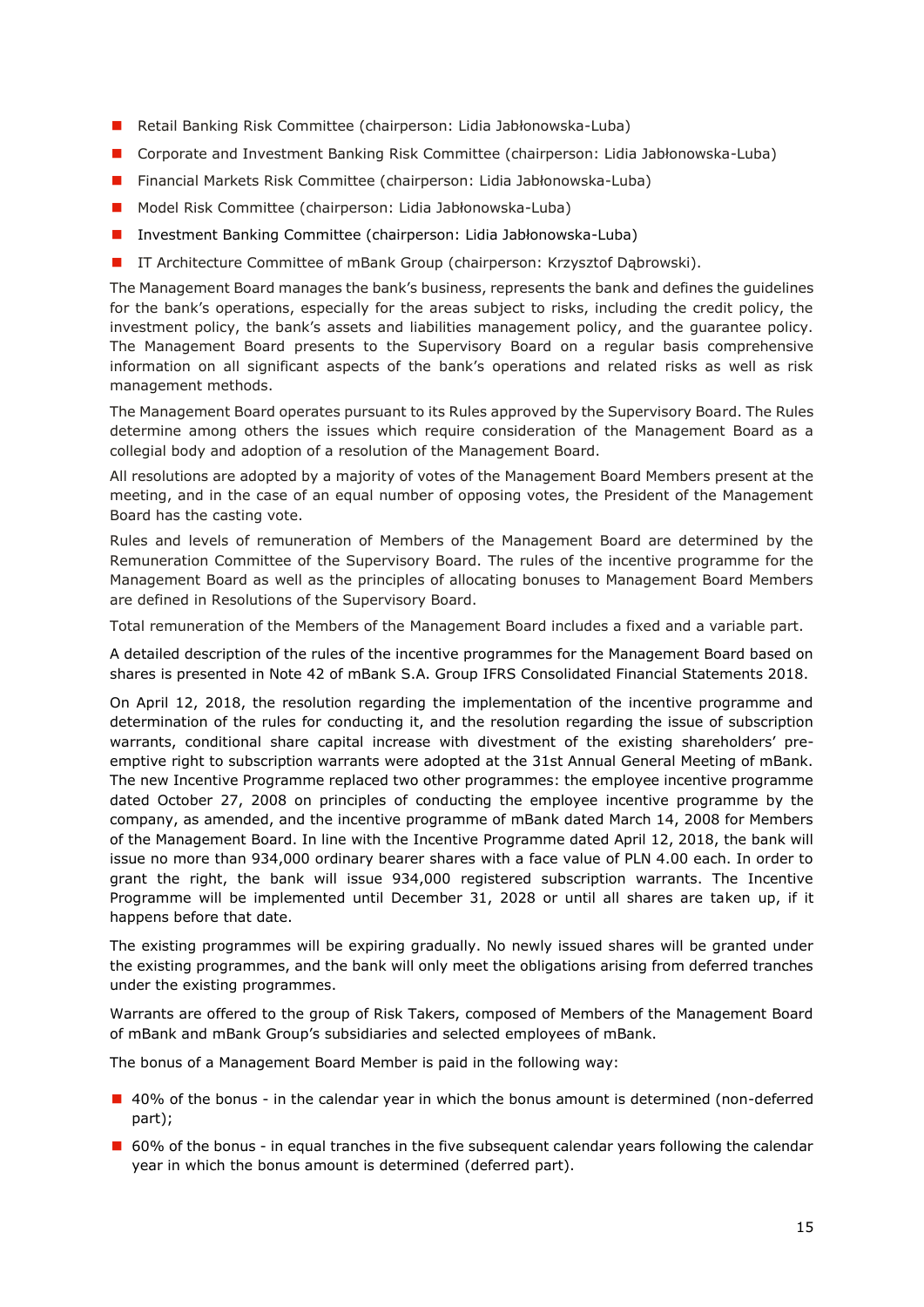The non-deferred part: 50% is paid in cash in the month following the month of the Annual General Meeting; the other 50% is paid in the form of subscription warrants issued not earlier than twelve months from the date of the AGM. The value of one subscription warrant will equal the Average Market Price minus PLN 4.00.

The deferred part is paid in five equal tranches in the five subsequent calendar years: 50% of each tranche is paid in cash in the month following the month of the Annual General Meeting of mBank; the other 50% is paid in the form of subscription warrants issued not earlier than twelve months from the date of the AGM.

The bonus amount granted to a Risk Taker for a given calendar year is calculated individually for this Risk Taker and depends on the amount of the bonus pool.

The remuneration of the Members of Management Board in 2017-2018 is presented in the following tables.

|    |                        | <b>Remuneration paid in 2018 (in PLN)</b> |                |                |                             |  |
|----|------------------------|-------------------------------------------|----------------|----------------|-----------------------------|--|
|    |                        | <b>Basic</b><br>remuneration              | Other benefits | Bonus for 2017 | Deferred bonus <sup>1</sup> |  |
| 1. | Cezary Stypułkowski    | 3,580,421                                 | 241,475        | 434,466        | 805,415                     |  |
| 2. | Lidia Jabłonowska-Luba | 1,629,000                                 | 183,087        | 150,000        | 445,000                     |  |
| 3. | Frank Bock             | 1,694,638                                 | 252,467        | 108,334        |                             |  |
| 4. | Andreas Böger          | 1,729,940                                 | 132,699        | 87,500         |                             |  |
| 5. | Krzysztof Dąbrowski    | 1,733,565                                 | 146,847        | 150,000        | 76,667                      |  |
| 6. | Cezary Kocik           | 1,879,956                                 | 199,194        | 250,000        | 475,000                     |  |
| 7. | Adam Pers              | 1,676,801                                 | 126,426        | 126,334        | 90,000                      |  |
|    | In total               | 13,924,321                                | 1,282,195      | 1,306,634      | 1,892,082                   |  |

<sup>1</sup> In 2018, the third deferred tranche was paid as part of the settlement of the cash portion of the bonus for 2014, the second *deferred tranche as part of the settlement of the cash portion of the bonus for 2015 and the first deferred tranche as part of the settlement of the cash portion of the bonus for 2016. Krzysztof Dąbrowski and Adam Pers were paid deferred tranches (with the date of payment in 2018) as the settlement of the cash portion of the bonus granted during the period of performing the functions of the Managing Directors.*

| <b>Remuneration paid in 2018 (in PLN)</b>                                                               |                    |                          |                |                             |  |  |
|---------------------------------------------------------------------------------------------------------|--------------------|--------------------------|----------------|-----------------------------|--|--|
|                                                                                                         | Basic remuneration | Other benefits           | Bonus for 2017 | Deferred bonus <sup>1</sup> |  |  |
| Remuneration of former Members of the Management Board who ceased to perform their functions<br>in 2017 |                    |                          |                |                             |  |  |
| Christoph Heins                                                                                         | -                  | $\overline{\phantom{0}}$ | 75,000         | 62,500                      |  |  |
| Jarosław Mastalerz                                                                                      | -                  | $\overline{\phantom{a}}$ | 50,000         | 475,000                     |  |  |

#### 3. Przemysław Gdański - - 166,668 445,000 **Remuneration of former Members of the Management Board who ceased to perform their functions in 2016**

1. Jörg Hessenmüller - - 402,500

<sup>1</sup> In 2018, Members of the Management Board who ceased to perform their functions in 2017 and Jörg Hessenmüller received *the third deferred tranche as part of the settlement of the cash portion of the bonus for 2014, the second deferred tranche as*  part of the settlement of the cash portion of the bonus for 2015 and the first deferred tranche as part of the settlement part of *the cash bonus for 2016.*

|    |                        | <b>Remuneration paid in 2017 (in PLN)</b> |                |                |                             |  |
|----|------------------------|-------------------------------------------|----------------|----------------|-----------------------------|--|
|    |                        | <b>Basic</b><br>remuneration              | Other benefits | Bonus for 2016 | Deferred bonus <sup>1</sup> |  |
|    | Cezary Stypułkowski    | 2,661,046                                 | 237,960        | 460,831        | 575,000                     |  |
|    | Lidia Jabłonowska-Luba | 1,500,000                                 | 173,320        | 250,000        | 320,000                     |  |
|    | Frank Bock             | 1,061,379                                 | 229,370        |                |                             |  |
| 4. | Andreas Böger          | 797,633                                   | 68,338         | ٠              |                             |  |
| 5. | Krzysztof Dąbrowski    | 1,125,000                                 | 87,939         |                |                             |  |
| 6. | Cezary Kocik           | 1,500,000                                 | 189,036        | 250,000        | 350,000                     |  |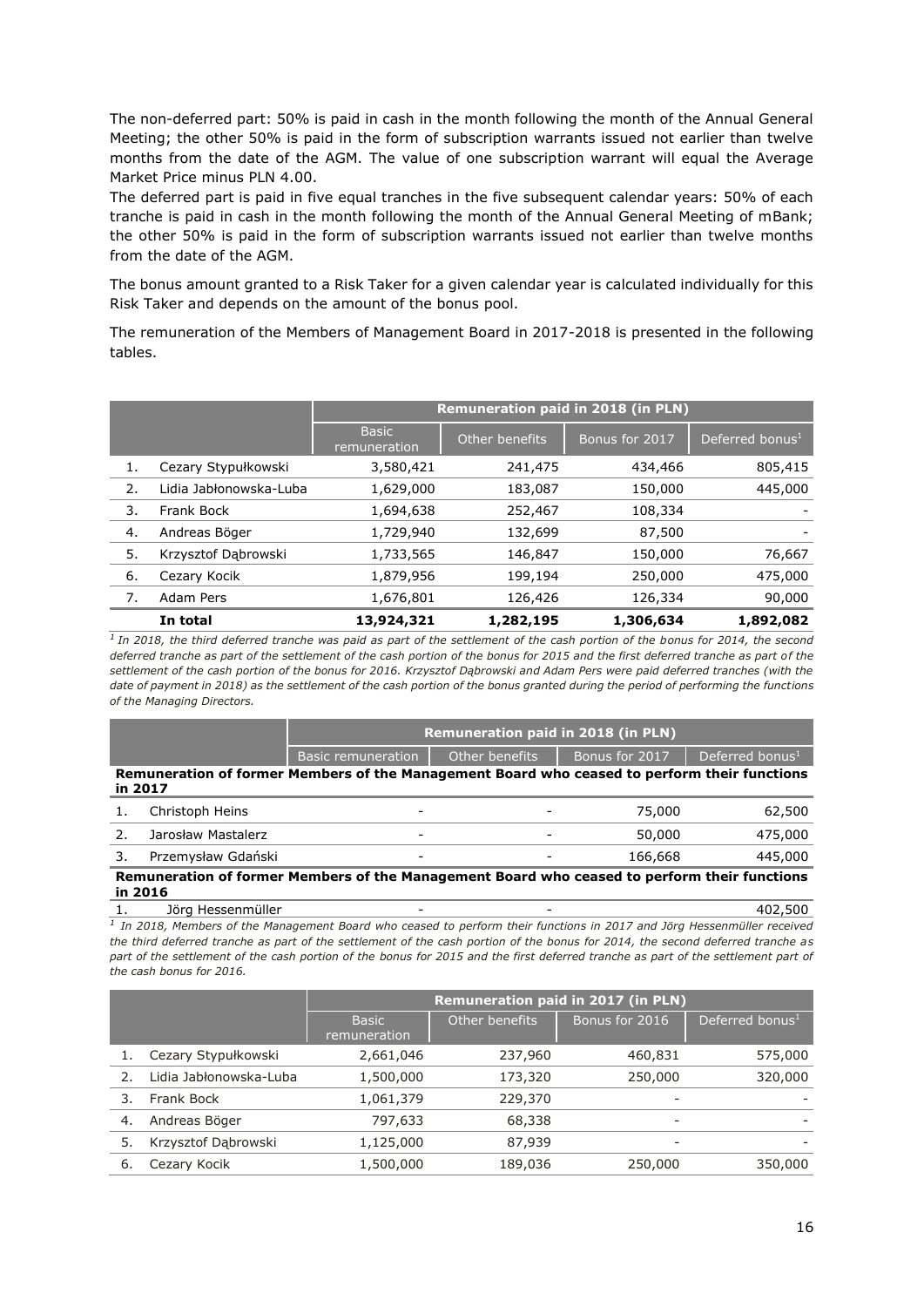|        | In total | 785<br>$-7 - - -$ | ,005,229  | 960,831 | <b>245 NOO</b><br>---- |
|--------|----------|-------------------|-----------|---------|------------------------|
| $\sim$ | Pers     |                   | 266.<br>q | -       | . .                    |

<sup>1</sup> In 2017, the second deferred instalment was paid as part of the settlement of the cash portion of the bonus for 2014 and the *first deferred tranche as part of the settlement of the bonus part of cash for 2015.*

|                                                                                                         |                              | <b>Remuneration paid in 2017 (in PLN)</b> |                |                             |                      |  |  |
|---------------------------------------------------------------------------------------------------------|------------------------------|-------------------------------------------|----------------|-----------------------------|----------------------|--|--|
|                                                                                                         | <b>Basic</b><br>remuneration | Other benefits                            | Bonus for 2016 | Deferred bonus <sup>1</sup> | Severance<br>payment |  |  |
| Remuneration of former Members of the Management Board who ceased to perform their functions<br>in 2017 |                              |                                           |                |                             |                      |  |  |
| 1. Christoph Heins                                                                                      | 776,684                      | 269,061                                   | 125,000        |                             |                      |  |  |
| 2. Hans-Dieter Kemler                                                                                   | 500,000                      | 127,984                                   | 200,000        | 320,000                     |                      |  |  |
| 3. Jarosław Mastalerz                                                                                   | 665,926                      | 101,811                                   | 250,000        | 350,000                     |                      |  |  |
| 4. Przemysław Gdański                                                                                   | 1,442,587                    | 168,052                                   | 250,000        | 321,000                     | 1,500,000            |  |  |
| Remuneration of former Members of the Management Board who ceased to perform their functions<br>in 2016 |                              |                                           |                |                             |                      |  |  |

*<sup>1</sup>In 2017, Members of the Management Board who ceased to perform their functions in 2017 and Jörg Hessenmüller received the second deferred tranche as part of the settlement of the cash portion of the bonus for 2014 and the first deferred tranche as part of the cash bonus settlement for 2015.*

#### The bank's shares held by the Members of the Management Board:

As at 31 December 2018, the bank shares were held by four Members of the Management Board: Cezary Stypułkowski – 19 384 shares, Frank Bock – 223 shares, Andreas Böger – 180 shares and Krzysztof Dąbrowski – 1 630 shares.

As at December 31, 2017, two Members of the Management Board held mBank's shares: Cezary Stypułkowski - 16,275 shares and Krzysztof Dąbrowski – 1,117 shares.

#### **Composition of the Supervisory Board**

The Supervisory Board acts on the basis of adopted Rules and performs the functions provided for in the By-laws of mBank, the Code of Commercial Partnerships and Companies, and the Banking Law. The By-laws of mBank provide that the Supervisory Board consists of no less than five Members elected by the General Meeting for a joint term of three years. Members of the Supervisory Board should possess knowledge, skills and experience adequate for fulfilling their function and duties entrusted to them and should guarantee proper fulfilment of these duties. At least half of all Supervisory Board Members, including the Chairman, shall hold Polish citizenship, permanently reside in Poland, speak Polish and have experience on the Polish market which can be used while supervising the bank's operations. Pursuant to the statutory requirement, at least two Supervisory Board Members are independent. The independence criteria of the Supervisory Board Member are stipulated in the mandatory provisions of law.

As at the end of 2018, the Supervisory Board's composition was as follows:

- 1. Maciej Leśny Chairman of the Supervisory Board
- 2. Stephan Engels Deputy Chairman of the Supervisory Board
- 3. Tomasz Bieske Member of the Supervisory Board
- 4. Andre Carls Member of the Supervisory Board
- 5. Marcus Chromik Member of the Supervisory Board
- 6. Janusz Fiszer Member of the Supervisory Board
- 7. Mirosław Godlewski Member of the Supervisory Board
- 8. Jörg Hessenmüller Member of the Supervisory Board
- 9. Gurjinder Singh Johal Member of the Supervisory Board
- 10. Michael Mandel Member of the Supervisory Board
- 11. Teresa Mokrysz Member of the Supervisory Board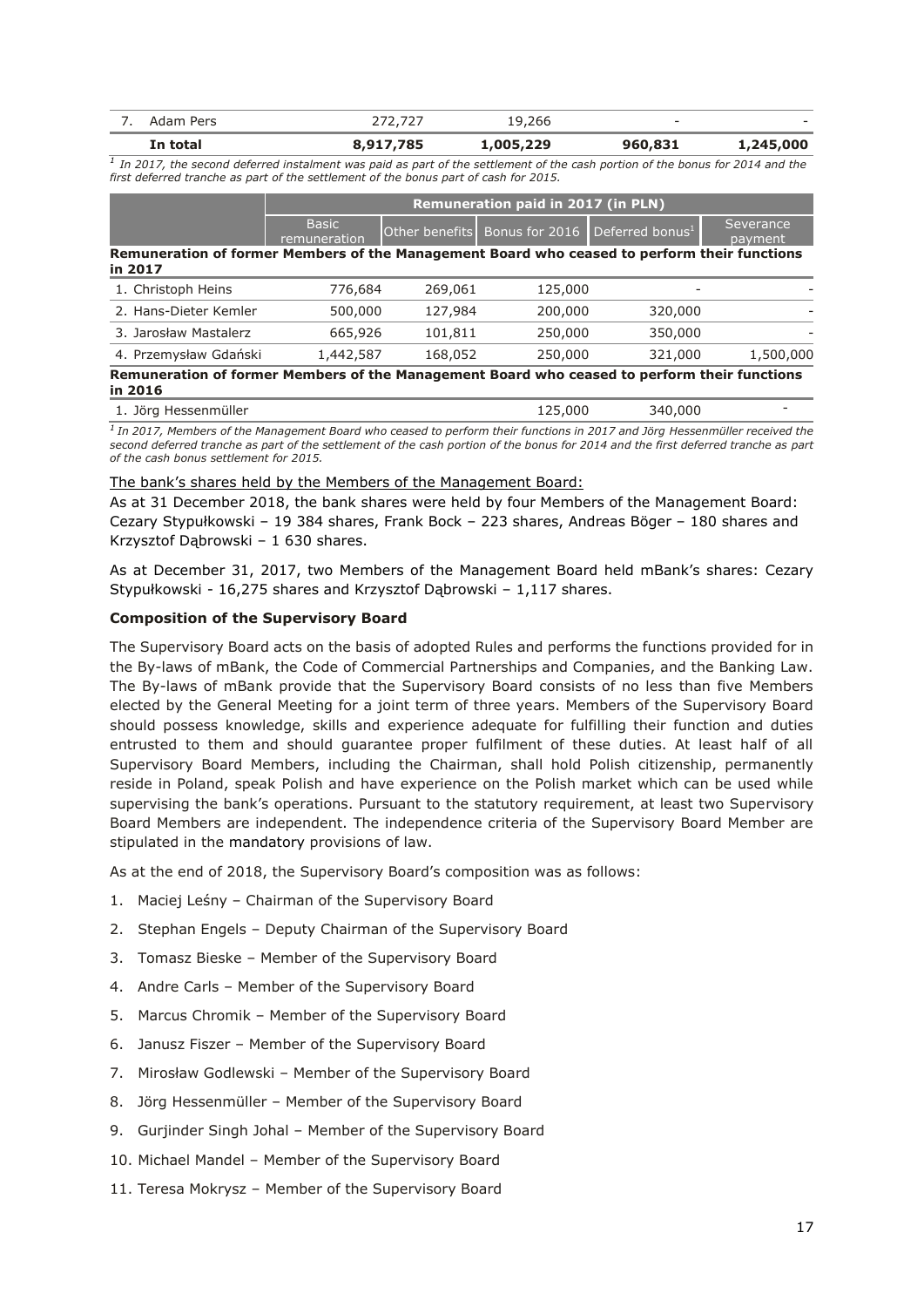## 12. Agnieszka Słomka-Gołębiowska – Member of the Supervisory Board

Compared with the composition of the Supervisory Board appointed on March 30, 2017 by the 30th AGM, only one change in the Supervisory Board took place. On September 11, 2018, Thorsten Kanzler resigned from mBank's Supervisory Board, and from the Supervisory Board Risk Committee effective as of September 23, 2018. By way of resolution of mBank's Supervisory Board, Gurjinder Singh Johal was elected as a new Member of the Supervisory Board of mBank effective as of September 24, 2018 until the end of the current term of office of the Supervisory Board.

Detailed information on mBank Supervisory Board Members, who performed their functions as at December 31, 2018, is presented in the table below.

## **Maciej Leśny - Chairman of the Supervisory Board**

Maciej Leśny graduated from the Faculty of Economic Sciences at Warsaw University in 1969. During his professional career, Maciej Leśny worked for 6 years in the shipbuilding industry in Gdańsk and 8 years for Zakłady Elektronicznej Techniki Obliczeniowej. For more than 22 years, he worked in the central state administration, including 8 years in the position of Undersecretary of State: in the Ministry of Foreign Economic Co-operation; the Ministry of Economy; the Ministry of Economy, Labour and Social Policy; and finally in the Ministry of Infrastructure.

He completed a post-graduate course and training courses at universities in the USA: Michigan University (Business School of Administration) and De Paul University (Chicago). In 1992-1993, as a holder of scholarship granted by the US government, Maciej Leśny studied at the American University in Washington, DC. During his scholarship time, he took part in a four-month internship at the World Bank and completed a privatization training course in the International Monetary Fund.

From March 1994 to 1998, Maciej Leśny was the Chairman of the Supervisory Board of mBank (former BRE Bank). Then, until December 2001, he was a Member of the Supervisory Board. In 2004, Maciej Leśny was re-elected as the Chairman of the Supervisory Board.

# **Stephan Engels - Deputy Chairman of the Supervisory Board**

Mr Engels is a graduate of the University of St. Gallen in Switzerland. In the period of 1988-1993, he worked at Daimler-Benz AG's Internal Audit Department. Afterwards he headed the Regional Controlling (Europe) at debis AG for three years. From 1996 to 2000, he served as the Chief Financial Officer at debis AirFinance B.V. In 2000, Mr Engels joined DaimlerChrysler Bank AG as the Member of the Board for Credit, and then CFO and IT. In 2003, he took the position of the Member of the Board for Finance, Controlling, Risk Management & Strategy at DaimlerChrysler Services AG. From 2007 to 2012, he was a Member of the Executive Committee of Mercedes-Benz Car Group for Finance & Controlling and the Head of Management Group Controlling at Daimler AG.

Since April 1, 2012, Member of the Board, Chief Financial Officer at Commerzbank AG.

# **Tomasz Bieske - Member of the Supervisory Board**

Mr Bieske studied economy at the University of Cologne. He worked in Dresdner Bank's head office in Frankfurt for six years. In 1990, Tomasz Bieske co-founded Arthur Andersen in Poland and became the Head of Financial Markets Group responsible for cooperation with financial sector clients. After the merger with Ernst & Young, he continued his career path as the director of the Financial Markets Group, Audit and Business Advisory. He participated in most key projects in the financial services sector including preparation of public offerings of PKO BP S.A and Kredyt Bank S.A. as well as audits of financial statements of the National Bank of Poland, PKO BP S.A., Pekao S.A., Getin Holding and a number of other banks. He managed many advisory projects in the banking sector.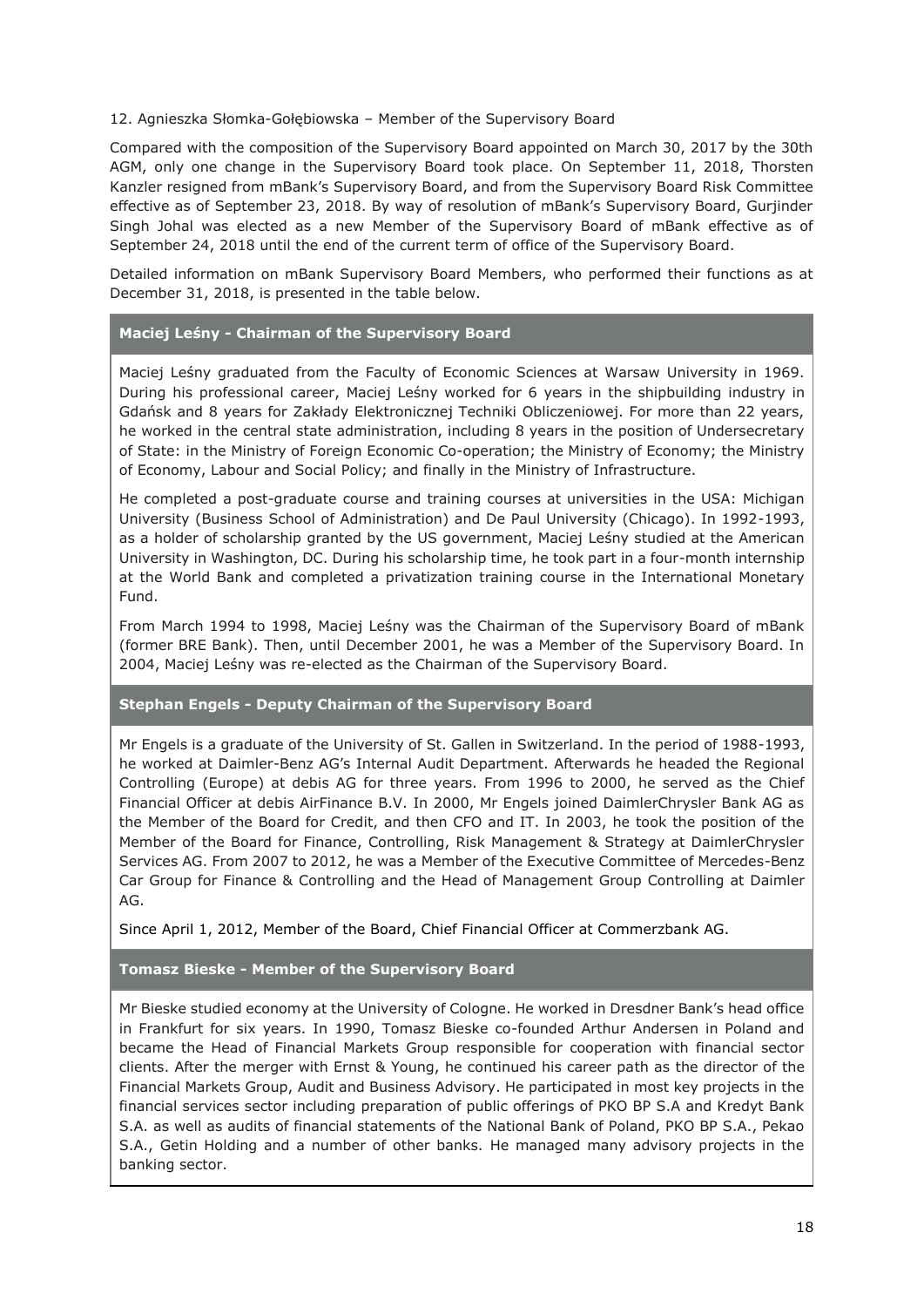Since 2011, he has been participating in the work of the committee for legal and business regulatory changes of the cooperative banking sector and closely cooperating with the Polish Bank Association (Związek Banków Polskich) and the National Association of Cooperative Banks (Krajowy Związek Banków Spółdzielczych). Tomasz Bieske has professional qualifications of a Polish statutory auditor. Until June 30, 2013, he worked for Ernst & Young.

## **Andre Carls - Member of the Supervisory Board**

Having studied business economics and completed a doctorate at the University of Cologne, Dr Carls joined Commerzbank through an international trainee programme in 1990.

He held positions in corporate finance and capital markets areas in Frankfurt. Later he became the Executive Director of the investment banking line of Commerzbank in London.

From 2000 to 2008, Dr Carls was a Member of the Board of Managing Directors of comdirect bank AG, from September 2002 to November 2004 he served as the company's CFO and from November 2004 to March 2008 as its President of the Management Board (CEO). From March to September 2008, he was the Vice-President of the Management Board and CFO of BRE Bank SA.

From March 2008 to December 2013, Dr. Carls was the CEO of Commerzbank Auslandsbanken Holding AG and managed the Central & Eastern Europe Holding segment of Commerzbank AG.

In the years 2014-2015, Dr. Carls took over the position of Managing Director of the segment of medium-sized corporate clients for the northern regions and western Germany, while from 2015 he is responsible for the Western Germany region.

# **Marcus Chromik - Member of the Supervisory Board**

Marcus Chromik studied physics in Göttingen, Kiel and Munich. He also spent some time in the US, where he engaged in scientific research at Michigan State University. Mr Chromik holds a PhD in nuclear physics.

He started his professional career with McKinsey in 2001. In 2004, he joined Postbank Group, where he held various executive positions, being responsible for, among other things, new issues and syndication, liquidity management and Credit Treasury. Later he served as the Chief Market Risk Officer in Commerzbank's markets and corporates segment for more than three years, where he was responsible for the Bank's market and liquidity risk management. As of 2012, Dr Chromik became a Divisional Board Member, Chief Credit Risk Officer at Commerzbank.

On January 1, 2016, he was appointed Member of the Board of Managing Directors at Commerzbank AG, Chief Risk Officer.

**Janusz Fiszer - Member of the Supervisory Board**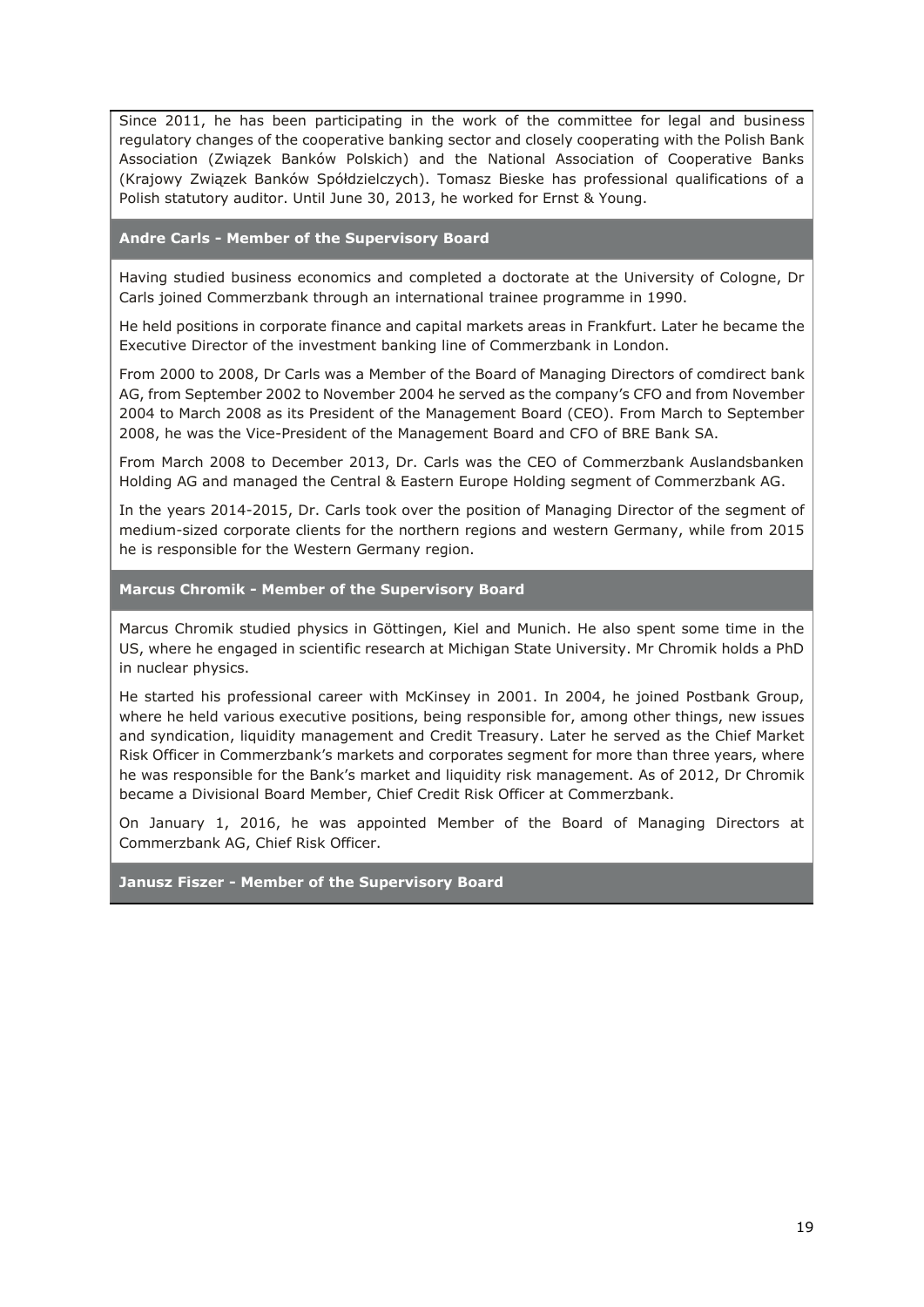Dr. Janusz Fiszer is a legal advisor and a certified tax advisor. He is a graduate the Faculty of Law and Administration of the University of Warsaw, a specialist in the field of tax and financial law. Since 1980, Janusz Fiszer has been an employee of the University of Warsaw, the Faculty of Management. In addition, since 1991, he has been a senior advisor at the White & Case international law firm and also, from 1998 to 2012, he served as partner in this company. From 2012 to 2013, Dr Fiszer was a partner in the tax & legal department of the PricewaterhouseCoopers (PwC) international advisory company and in January 2014, he joined the GESSEL law firm as a partner.

Moreover, he is a lecturer in international tax law at the Postgraduate Programme of International Tax Strategies at Warsaw School of Economics (SGH). Janusz Fiszer was a scholarship holder of the University of Kansas School of Business in Lawrence, Kansas, USA (1982-1983) and of Deutscher Akademischer Austauschdienst (DAAD) as well as of the Fritz Thyssen Foundation (Fritz Thyssen Stiftung) at the University of Munich in Germany (1988-1989 and 1990). Since 1993, he has been a member of the editorial board of the *Monitor Podatkowy* monthly journal. Since the 1990s, he has worked as a correspondent for the *Tax Notes International* professional periodical in the USA. Since 2004, he has been writing regular tax commentaries for the *Dziennik Gazeta Prawna* daily. Janusz Fiszer is a co-founder and a member of the Supervisory Board of the Polish branch of the International Fiscal Association (IFA).

**Mirosław Godlewski - Member of the Supervisory Board**

Mirosław Godlewski completed the MBA programme at Warsaw University of Technology, the MBA programme at Ashridge Management College and Harvard Business School Advanced Management Program.

He is the Executive Chairman of Apteka Gemini, Senior Advisor at BCG, a Member of the Supervisory Board of Celon Pharma S.A., a Member of the Supervisory Board of Netia S.A. and the so-called "Angel Investor" at Hedgehog Fund.

Mr Godlewski was a member of the Supervisory Board at ABC Data SA and a member of the Nomination and Remuneration Committee. In 2007-2014, he was the President and CEO of Netia S.A. He also held executive positions with Opoczno S.A., Pepsi Cola General Bottlers-Polska Sp. z o.o., DEC Sp. z o.o. and MEMRB Polska.

# **Jörg Hessenmüller - Member of the Supervisory Board**

Jörg Hessenmüller graduated from Hochschule für Bankwirtschaft in Frankfurt am Main in 1997 and was awarded the title of Master in Management (Diplom–Betriebswirt (FH)). From 1989 to 2009, he worked for Dresdner Bank, holding the position of, among others, Head of Financial Control responsible for London, New York, Moscow, Sao Paulo and Asia. In 2009, Mr Hessenmüller was appointed the Managing Director in Commerzbank Group and worked as Head of Investment Banking Finance, Group Finance. From April 2012 to June 2016, he was the Member of the Management Board of mBank S.A., Chief Financial Officer.

From July 2016, Jörg Hessenmüller worked as was the Divisional Board Member for the Group division Digital Transformation and Strategy. On December 5, 2018, Jörg Hessenmüller has been appointed to the Board of Managing Directors of Commerzbank AG as the Chief Operating Officer with effect from January 15, 2019.

# **Gurjinder Singh Johal – Member of the Supervisory Board**

Gurjinder Singh Johal graduated with a degree in Business & Finance from the University of East London (UEL) in 1994. In addition he completed managerial studies at Said Business School.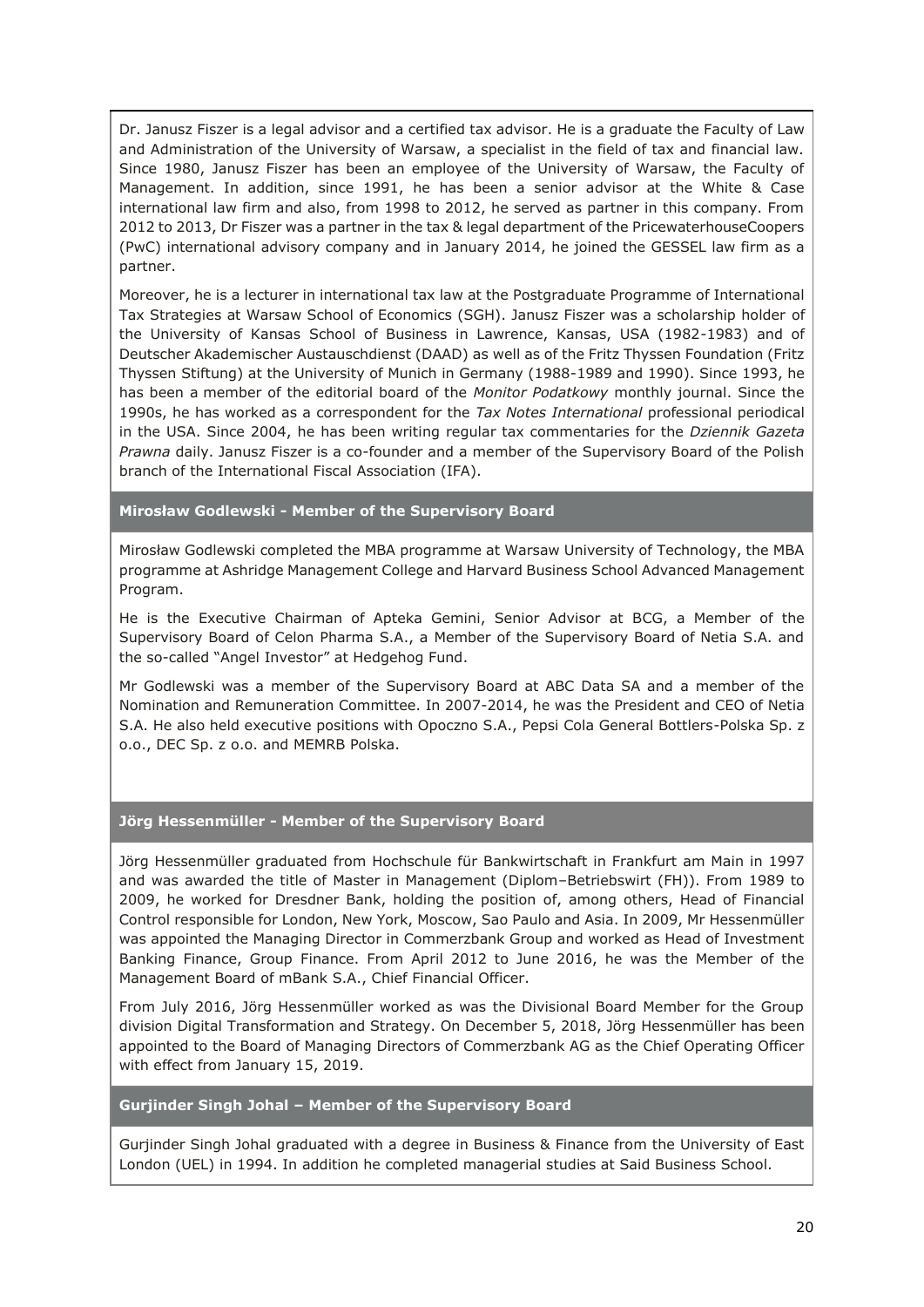He started his career at Standard Bank London in 1995 before moving to Commerzbank in 2007. He initially assumed responsibility of the Emerging Markets & Credit Derivatives segment. From 2011 he headed the Global Credit Trading desk.

Between 2016-2018 Gurjinder Singh Johal was Divisional Board Member and Head of Group Market Risk Management at Commerzbank AG. In October 2018, Gurjinder Singh Johal was appointed the Divisional Board Member responsible for Group Treasury of Commerzbank AG.

# **Michael Mandel – Member of the Supervisory Board**

He is a graduate of Business Administration at the University of Münster. Between 1986 and 2000, he worked for Dresdner Bank AG, where he was responsible for private banking. In the years 2000-2002, he was a consultant in McKinsey & Company consulting company.

Since 2002, he has worked for Commerzbank AG, first as the Head of Business Development for the Private Customer Segment, and then the Group Manager for Private and Business Customers. In 2008, he was appointed CEO of Comdirect Bank AG. Since 2010, he has served as the Divisional Board Member for Private Customers at Commerzbank AG. In May 2016, Michael Mandel was appointed the Member of the Board of Managing Directors at Commerzbank AG responsible for the segment of "Private and Business Customers".

# **Teresa Mokrysz - Member of the Supervisory Board**

Teresa Mokrysz graduated from the Academy of Economics (now the University of Economics) in Katowice (1978). In 1990, she created the Mokate brand, one of the most recognisable Polish brands in the world. She transformed a small family-run company into an international business. As one of the owners, Teresa Mokrysz runs eight Mokate enterprises headquartered in Poland and in other countries of Central Europe. She built production plants in the Polish towns of Żory and Ustroń from scratch and expanded a production plant near Prague (producing coffee, tea and intermediate products for the food industry). She has successfully launched her products in several dozen countries on all the continents.

In 2000, the International Association of Women Entrepreneurs from Los Angeles awarded her the title of the "Most Entrepreneurial Woman in the World". Moreover, Teresa Mokrysz received a number of prestigious awards in Poland and abroad, including the "Leader of the Decade" title granted by *Gazeta Wyborcza*, and the "Success of the Decade" title granted by the *Businessman Magazine*. She funds scholarships for talented and underprivileged young people and provides financial support to health care institutions, nursing care homes, orphanages and schools.

# **Agnieszka Słomka-Gołębiowska - Member of the Supervisory Board**

Agnieszka Słomka-Gołębiowska holds PhD in economics. She is a graduate of Warsaw School of Economics specializing in finance and banking and completed the MBA programme of the French Institute of Management (IFG). She obtained her PhD degree at Warsaw School of Economics (SGH). Agnieszka Słomka-Gołębiowska works as a lecturer at Warsaw School of Economics and she conducts research into corporate governance. She attended several Executive Education courses, e.g. the IESE-Harvard Business School programme.

From 2006 to 2009, she was the Director in the Industrial Development Agency responsible for corporate governance, and before that, a consultant for private and public companies at Arthur Andersen. Since 2006, she has been a member of supervisory boards. Agnieszka Słomka-Gołębiowska was a holder of the Alexander von Humboldt Fellowship at the University of Münster and the Polish-American Fulbright Fellowship at the University of California, Berkeley. She was also a visiting scholar at universities in Cambridge (MIT), Tucson (UOA), Münster, Copenhagen (CBS), Birmingham (BBS), Berlin (HSoG), Genoa (UoG - Law School), Vienna (WU) and Florence (UniFi). She is the author of many publications on corporate governance.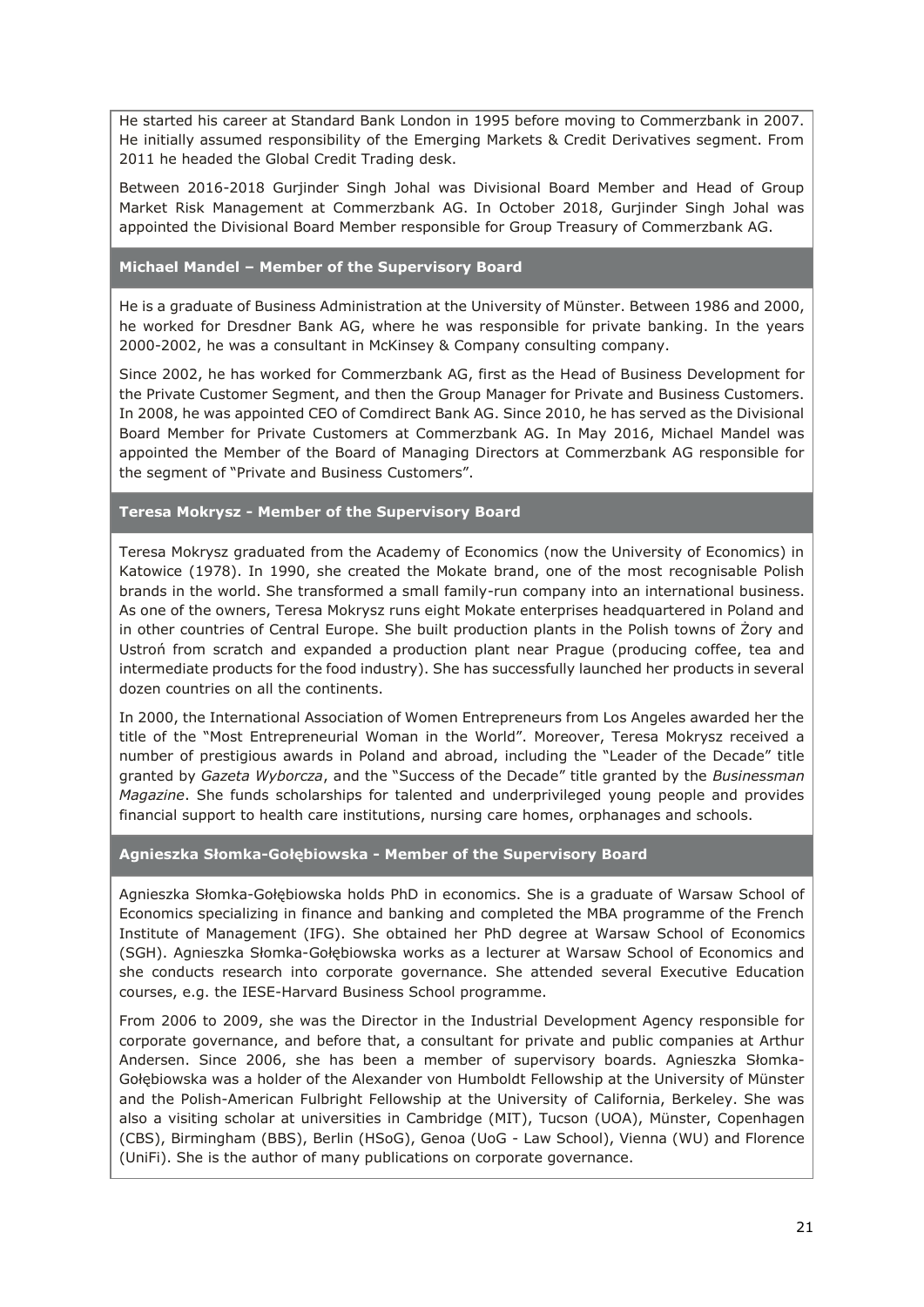The four independent members of the Supervisory Board are: Tomasz Bieske, Janusz Fiszer, Mirosław Godlewski and Agnieszka Słomka-Gołębiowska. Maciej Leśny and Teresa Mokrysz do not meet the independence criterion due to the fact that they have been sitting on the Supervisory Board for over twelve years.

Andre Carls, Marcus Chromik, Stephan Engels, Jörg Hessenmüller, Gurjinder Singh Johal and Michael Mandel are not independent members due to their relationship with the main shareholder of mBank.

# **Powers and procedures of the Supervisory Board**

The responsibilities of the Supervisory Board include, in particular, the following matters:

- **A** Advising and supervising the Management Board in defining internal guidelines for the activity of the bank, especially for the areas subject to risks, including the bank's credit policy, investment policy, guarantee policy, compliance policy, and approving the Management Board's proposals concerning the general organisational structure of the bank;
- **I** Supervising compliance of the bank's risk-taking regulations with the strategy and financial plan of the bank;
- **Approving the disclosure policy rules concerning risk management and capital adequacy adopted** by the Management Board;
- **Approving strategies and procedures for the internal control system, the risk management** system, the internal capital assessment process, capital management and capital planning, as proposed by the Management Board;
- **Assessing the adequacy and effectiveness of the risk management system and the internal** control system;
- **Reviewing regular and exhaustive reports presented by the Management Board on all relevant** issues related to the activity of the bank, the risks of its activity, and the means and effectiveness of risk management;
- **Preparing a concise assessment of the position of the bank to be presented to the Annual General** Meeting and attached to the annual report of the bank for the previous financial year.
- **Approving the bank's annual financial plans, multi-year growth plans, as well as the strategy of** the bank and the rules of prudent and stable management of the bank;
- **Reviewing any motions and matters to be decided in a resolution of the General Meeting,** including draft resolutions of the General Meeting; the Supervisory Board prepares the justification for draft resolutions to be presented to the General Meeting for approval.
- Issuing and approving rules provided for in the By-laws of mBank;
- **Appointing and dismissing the President of the Management Board, the Vice-Presidents of the** Management Board and other Members of the Management Board subject to the procedures laid down in the Banking Law Act and other generally applicable laws;
- Defining the terms of contracts and remuneration of the Management Board;
- **Authorizing the Chairperson of the Supervisory Board to represent mBank in agreements with** the Management Board Members, including the conclusion of management contracts with Management Board Members;
- **Receiving, in advance, information on creating, acquiring, closing and managing branches,** permanent representations and parts of the enterprise, and initiating and terminating undertakings and fields of operations;
- **Approving conclusion or amendment of any significant contract or agreement with the Members** of the Management Board or the Supervisory Board;
- **Approving conclusion, amendment or termination of any significant affiliation or co-operation** agreements;
- Receiving information on the expected deviations from the annual budget;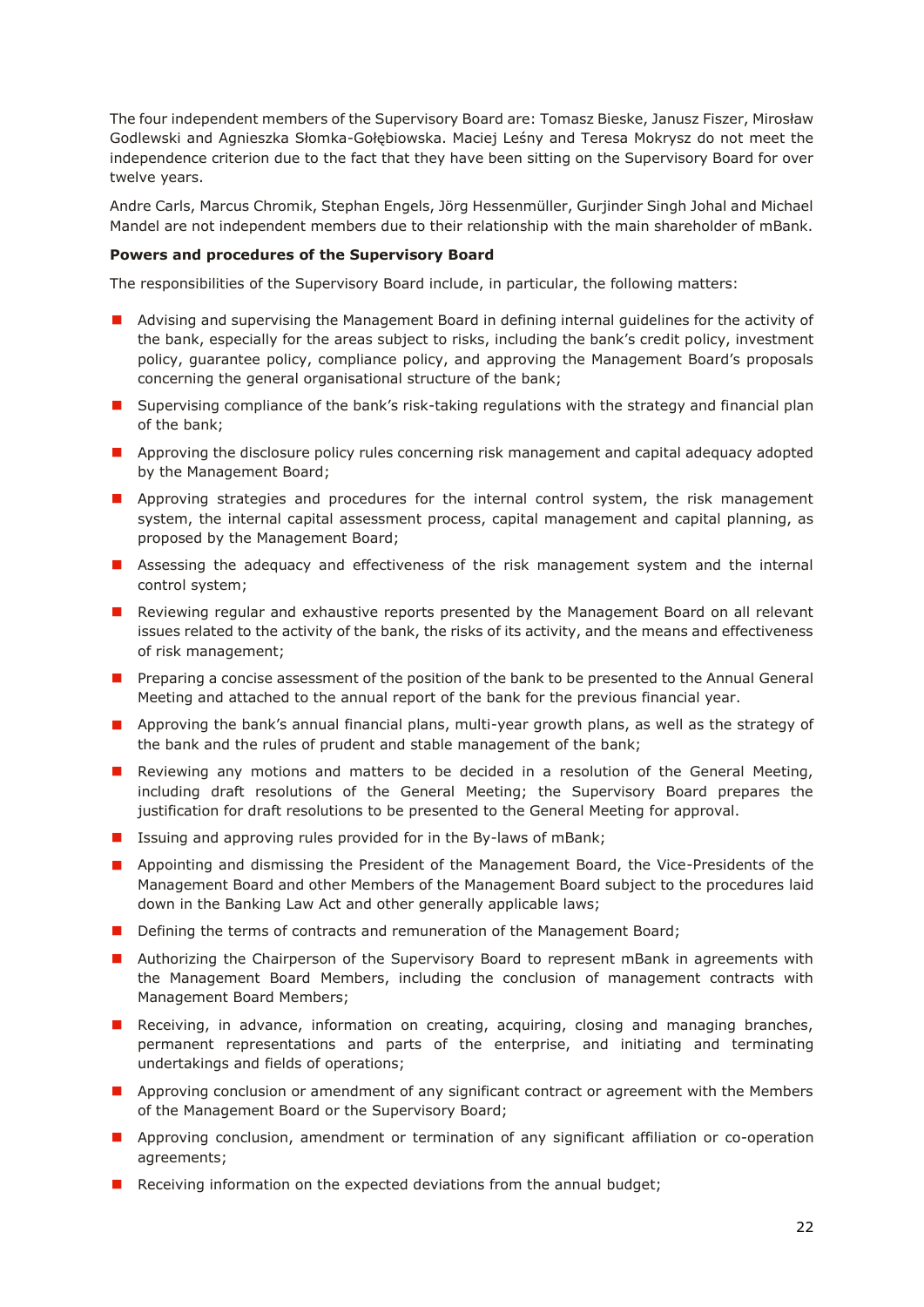- **Analysing reports of the Internal Audit Department Director received at least once per year;**
- Issuing guidelines for the Management Board Members regarding the level and structure of remuneration for the senior management;
- **Approving the policy of variable remuneration components of the persons holding managerial** positions in mBank;
- **Approving the operational risk management strategy developed by the Management Board,** assessing implementation of the strategy and, if necessary, commissioning its review;
- Granting the Members of the Management Board of the bank the consent to sitting on management or supervisory boards of companies outside mBank Group;
- **E** Granting consent to appointment and dismissal of the directors of the Internal Audit Department and the Compliance Department and approval of their remuneration;
- **Approving the organisational rules of the Internal Audit Department and the Compliance** Department.

Meetings of the Supervisory Board are convened by the Chairperson of the Supervisory Board on his or her own initiative, or on request of the Management Board, or on request of a Supervisory Board Member, no less frequently than three times a year. All Management Board Members participate in the meetings of the Supervisory Board except for those agenda items which directly concern the Management Board or its Members.

Resolutions of the Supervisory Board are adopted by a simple majority of votes. In the case of an equal number of votes, the Chairman of the Supervisory Board has the casting vote.

No resolution should be passed without the consent of the majority of the Independent Members of the Supervisory Board on the following matters:

- any benefits provided by the bank or any entities associated with the bank to the Members of the Management Board;
- **n** consent for the bank to enter into a significant agreement with an entity associated with the bank, a Member of the Supervisory Board or the Management Board, and entities associated with them.

The Supervisory Board has four committees: the Executive and Nomination Committee, the Risk Committee, the Audit Committee, and the Remuneration Committee. In addition, the Supervisory Board has set up a Working Group for IT, which holds regular meetings.

| <b>Executive and</b><br><b>Nomination Committee</b> | <b>Risk Committee</b>                      | <b>Audit Committee</b>                    | <b>Remuneration</b><br><b>Committee</b> |
|-----------------------------------------------------|--------------------------------------------|-------------------------------------------|-----------------------------------------|
| Maciej Leśny -<br>Chairperson                       | Marcus Chromik -<br>Chairperson            | Tomasz Bieske -<br>Chairperson            | Andre Carls -<br>Chairperson            |
| Andre Carls - Member                                | Mirosław Godlewski -                       | Andre Carls - Member                      | Tomasz Bieske -                         |
| Stephan Engels - Member                             | Member                                     | Janusz Fiszer - Member                    | Member                                  |
| Teresa Mokrysz - Member                             | Gurjinder Singh Johal<br>Agnieszka Słomka- | Jörg Hessenmüller -<br>Member             | Stephan Engels -<br>Member              |
|                                                     | Gołebiowska - Member                       | Agnieszka Słomka-<br>Gołebiowska - Member | Maciej Leśny - Member                   |

Members of the Committees are presented below.

## **Executive and Nomination Committee**

The tasks of the Executive and Nomination Committee involve, in particular, exercising regular supervision over the bank's activity in the periods between meetings of the Supervisory Board. The Executive Committee authorises the Management Board to acquire, encumber or dispose of real estate, perpetual usufruct rights or interests in real estate, shares in companies and partnerships,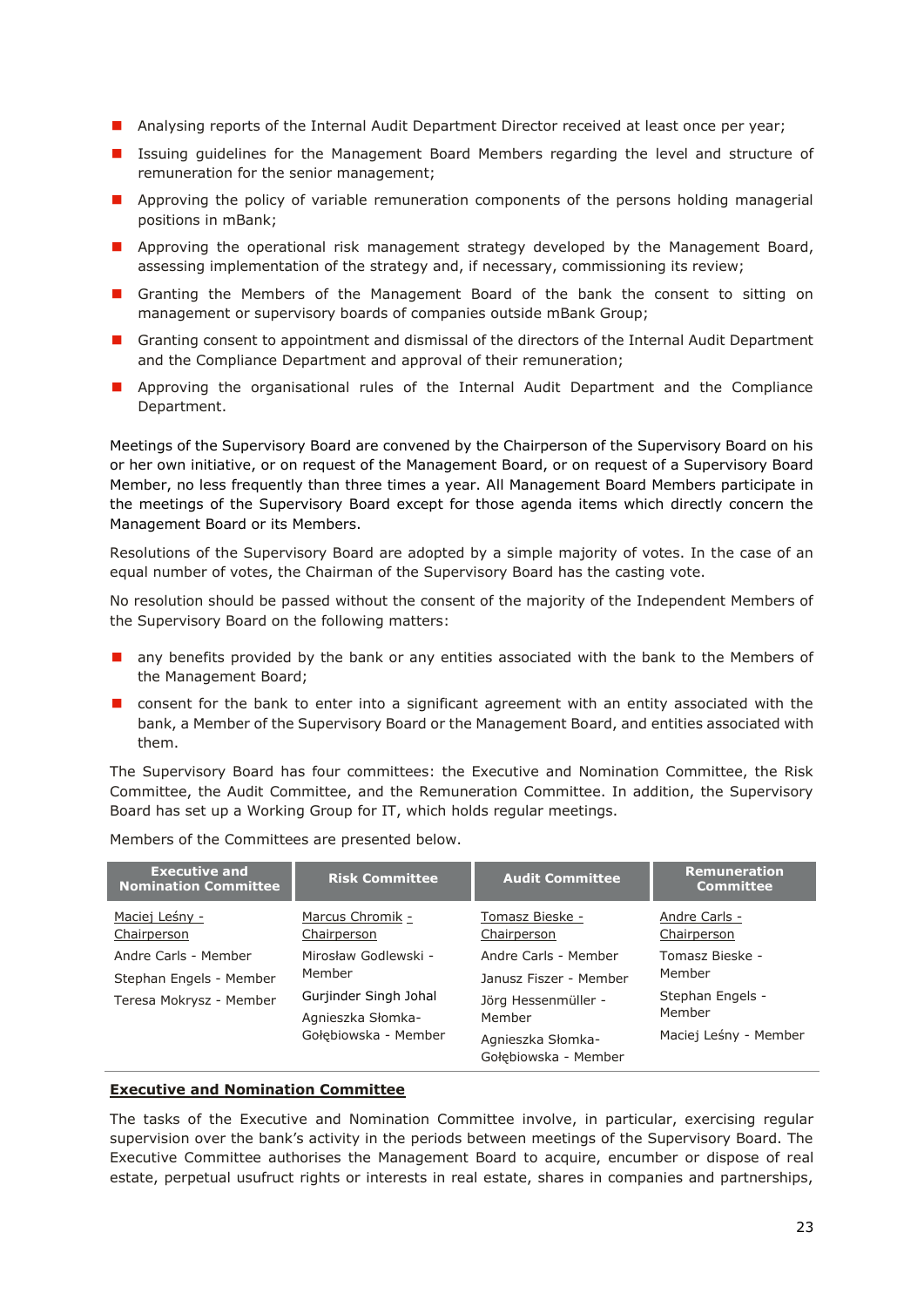and other fixed assets if the value of a transaction exceeds 1% of the bank's own funds. Such authorisation is not required if the aforesaid acquisition took place as part of enforcement or bankruptcy proceedings, including bankruptcy proceeding with the possibility to make an arrangement or other settlement with the bank's debtor or in the case of disposal of assets so acquired. The Committee is also responsible for initial recruitment for the positions of Management Board and Supervisory Board Members of the mBank.

# **Audit Committee**

The Audit Committee issues opinions concerning the selection of a statutory auditor by the General Meeting, recommends the Supervisory Board to approve or reject financial statements, develops the policy and procedures for the selection of an external auditor and provision of other permitted services by the auditor, monitors the financial reporting process as well as the effectiveness of internal control systems, risk management systems and internal audit, and recommends the Supervisory Board to grant or refuse the consent to appointment/dismissal of the head of the Internal Audit Department and the head of the Compliance Department. Moreover, the Audit Committee presents the Supervisory Board with the opinion on the annual assessment of adequacy and effectiveness of the control function, the Compliance Department and the Internal Audit Department, recommends the Supervisory Board to approve or reject the principles of mBank's information policy concerning capital adequacy and recommends the Supervisory Board to approve or reject mBank's compliance policy and annual report on compliance risk management in the bank.

Pursuant to the Rules of the Supervisory Board, the Audit Committee is composed of at least three members, whereas one of the Audit Committee members has to possess knowledge and skills in the scope of accounting and financial statements audit. The Rules of the Supervisory Board stipulate that the majority of the Audit Committee members, including its Chairperson, have to be Independent Supervisory Board Members.

The Audit Committee is composed of five members. The members who have knowledge and skills in the scope of accounting and financial statements audit include: Tomasz Bieske – the Committee Chairman and Jörg Hessenmüller – the Committee Member.

The members who meet the independency criteria include: Tomasz Bieske, Janusz Fiszer and Agnieszka Słomka-Gołębiowska. The independency criteria are specified in Article 129 of the Act of May 11, 2017 on Statutory Auditors, Audit Firms and Public Oversight.

All the members of the Audit Committee have vast knowledge in the sphere of banking:

- Tomasz Bieske a certified auditor for financial statements audit, a long-term employee of Arthur Andersen Polska and Ernst & Young Polska;
- Jörg Hessenmüller a long-term member of mBank's Management Board, Chief Financial Officer (CFO), member of top management in Commerzbank AG;
- Andre Carls PhD in economics, ex-member of mBank's Management Board, Chief Financial Officer (CFO), managing director of the medium corporate clients segment in West Germany;
- **I** Janusz Fiszer legal adviser and tax adviser, a co-founder and a member of the Supervisory Board of the Polish branch of the International Fiscal Association (IFA);
- Agnieszka Słomka-Gołębiowska PhD in economics, a graduate of Warsaw School of Economics specialising in finance and banking and the MBA programme of the French Institute of Management (IFG). She is the author of many publications on corporate governance.

In 2018, the Audit Committee issued a recommendation for the Supervisory Board, advising it to recommend the Annual General Meeting to select an external auditor for audit of the financial statements of mBank S.A. for 2018/2019 and consolidated financial statements of mBank Group for 2018/2019. The recommendation regarding the selection of the auditor was made following an election procedure adopted by mBank, which meets the applicable criteria. In 2018, the Audit Committee approved the procedure for selecting an audit firm to audit mBank's financial statements, which meets the requirements of  $\S$  16 para. 2 of Regulation (EU) No 537/2014 of the European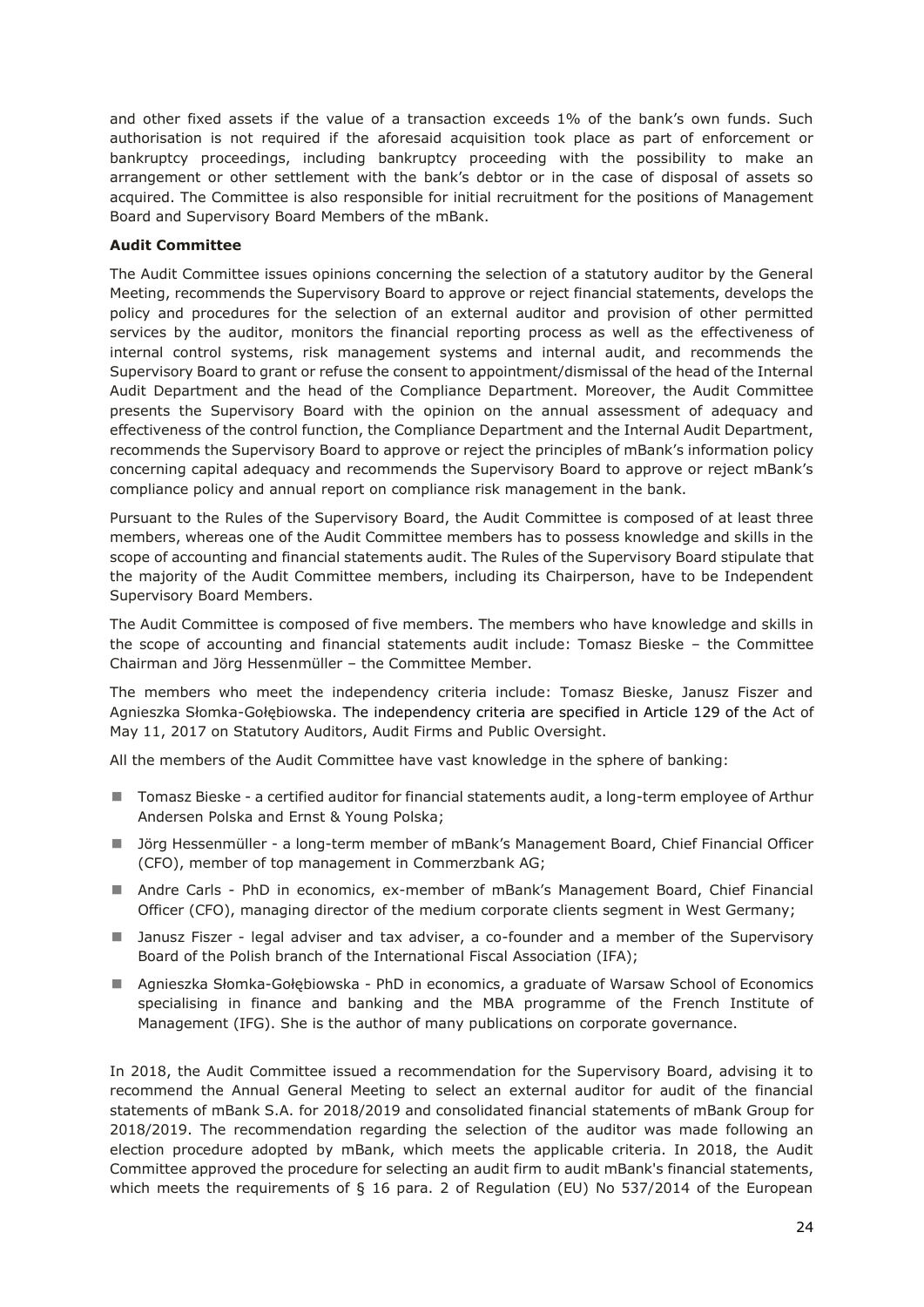Parliament and of the Council of 16 April 2014 on specific requirements regarding statutory audit of financial statements of public-interest entities. The Audit Committee also approved the Report of the Evaluation Commission containing conclusions from the procedure of selecting an audit firm to audit mBank's financial statements and consolidated financial statements of the Group.

The Audit Committee approved the policy for the selection of an audit firm in mBank S.A., which meets the requirements of the Act of May 11, 2017 on Statutory Auditors, Audit Firms and Public Oversight and Regulation No. 537/2014 of the European Parliament and of the Council of April 16, 2014 (Regulation No. 537/2014).

mBank's policy on the selection of an audit firm includes the principle of statutory auditor rotation. The duration of total uninterrupted statutory audit engagements referred to in Article 17 (1) paragraph 2 of Regulation (EU) No. 537/2014 carried out by the same audit firm or an audit firm related to this audit firm, or any member of the network operating within the European Union to which these audit firms belong, must not exceed five years. The key statutory auditor may carry out a statutory audit again in the bank after at least three years of the completion of the last statutory audit. In the case of a statutory audit, the first agreement on statutory audit is concluded with an audit firm for the period not shorter than two years with an option to extend it for another two-year period.

The Audit Committee approved the policy on the performance of permitted non-audit services in mBank S.A. by the audit firm carrying out the audit, by entities related to the audit firm and by a member of an audit firm network. The policy meets the requirements of the Act on Statutory Auditors, Audit Firms and Public Oversight and Regulation No. 537/2014.

Pursuant to the policy on the performance of permitted non-audit services in mBank S.A. by the audit firm carrying out the audit, by entities related to the audit firm and by a member of an audit firm network, a statutory auditor or an audit firm carrying out the audit, or any member of the network to which the statutory auditor or the audit firm belongs, must not directly or indirectly provide to the audited entity, to its parent undertaking or to its controlled undertakings within the Union:

- **n** any prohibited non-audit services in the period between the beginning of the period audited and the issuing of the audit report;
- **I** any services that consist in designing and implementing internal control or risk management procedures related to the preparation and/or control of financial information or designing and implementing financial information technology systems.

Under Article 136 of the Act on Statutory Auditors, prohibited services do not include the following:

- 1. services that consist in:
	- a. conducting due diligence procedures with regard to economic and financial condition,
	- b. issuing comfort letters in connection with prospectuses issued by the audited entity, in accordance with the national standard of related services and by means of agreed procedures,
- 2. assurance services with regard to pro forma financial information, forecasts of results or estimated results, published in the prospectus issued by the audited entity,
- 3. examination of historical financial information of the prospectus,
- 4. verification of consolidation packages,
- 5. confirmation of fulfilment of conditions of the concluded loan contracts on the basis of the analysis of financial information coming from financial statements audited by a given audit firm,
- 6. assurance services in reporting concerning corporate governance, risk management and corporate social responsibility,
- 7. services consisting in the assessment of compliance of information revealed by financial institutions and investment companies with the requirements for disclosing information concerning capital adequacy and variable remuneration,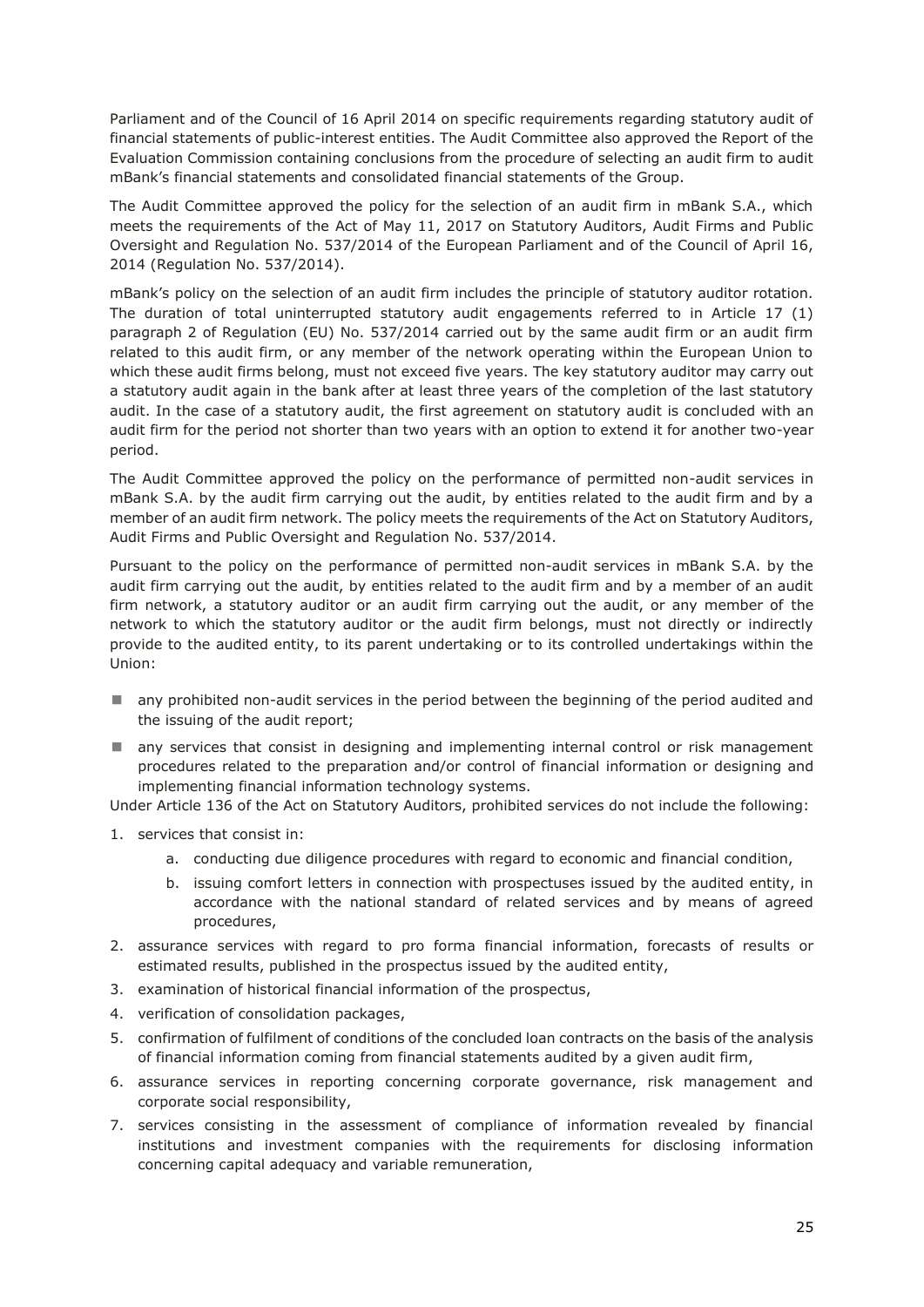8. certification concerning financial statements or other financial information for supervision bodies, the supervisory board or other supervisory authority of the company, or owners, exceeding the scope of the statutory audit, to help these authorities to perform their statutory duties.

Provision of the said services is possible only in the scope not related to the tax policy of the bank, after the Audit Committee evaluates hazards and safeguards for the independence.

The audit firm auditing the financial statements of mBank and mBank Group provided the permitted non-audit services to mBank. Therefore, the Audit Committee each time assessed the independence of the audit firm and granted its consent to the provision of the services.

In 2018, the Audit Committee held 6 meetings.

# **Risk Committee**

The Risk Committee has, among others, the following tasks: exercising permanent supervision over credit risk, market risk, liquidity risk and non-financial risks, including operational risk. Moreover, the Risk Committee issues recommendations for approval or rejection of exposures posing single entity risk, in accordance with the parameters defined by the Supervisory Board at the time. Moreover, the Risk Committee provides the Supervisory Board with recommendations for approval or rejection of transactions, provided for in the Banking Law, concluded between the bank and Members of the bank's authorities, and recommendations for approval or rejection of the bank's disclosure policy regarding risk management. The Risk Committee is also responsible for recommending the Supervisory Board to approve or reject strategies and policies created by the Management Board, issuing opinions on the bank's current and future readiness to take risk and issuing opinions on the strategy of risk management in the bank's operating activity prepared by the bank's Management Board and information on the strategy implementation submitted by the Management Board.

# **Remuneration Committee**

The tasks of the Remuneration Committee include among others: reviewing issues related to the remuneration principles and amounts of remuneration paid to the Members of the Management Board, setting the remuneration levels, presenting opinions concerning approval for Members of the Management Board of mBank to engage in competing activity, issuing recommendations to the Supervisory Board regarding the general guidelines for the Management Board on the level and structure of remuneration for the bank's senior management and the policy on variable components of remuneration paid to persons holding managerial positions at the bank. In addition, the Committee monitors the level and structure of senior management remuneration, issues opinions and monitors the remuneration policy adopted by mBank and assists the bank's bodies in matters regarding development and implementation of this policy.

All standing committees of the Supervisory Board make reports on their activity in the past reporting year available to the shareholders. The aforesaid reports are appended to the set of materials for the Annual General Meeting and can be found on mBank's Internet website athttps://www.mbank.pl/en/investor-relations/general-meeting/.

The amount of monthly remuneration of the Members of the Supervisory Board was set in Resolution No. 50 regarding the remuneration rules for the Members of the Supervisory Board of mBank S.A. adopted by the 30<sup>th</sup> Annual General Meeting of mBank S.A. held on March 30, 2017. The Chairperson of the Supervisory Board earns PLN 17,000 monthly, the Deputy Chairperson - PLN 14,500 monthly, while Members of the Supervisory Board earn PLN 12,000 monthly each.

Additional monthly remuneration is granted for the participation in standing committees of the Supervisory Board: 50% of monthly remuneration of a Supervisory Board Member for the first committee and 25% for participating in another committee. No additional remuneration is paid to a Member of the Supervisory Board who sits on three or more Standing Committees of the Supervisory Board. However, a Supervisory Board Member performing the function of the Chairperson of the Audit Committee of the Supervisory Board of the bank is entitled to additional remuneration equal to 80% of the sum of remuneration he or she is paid.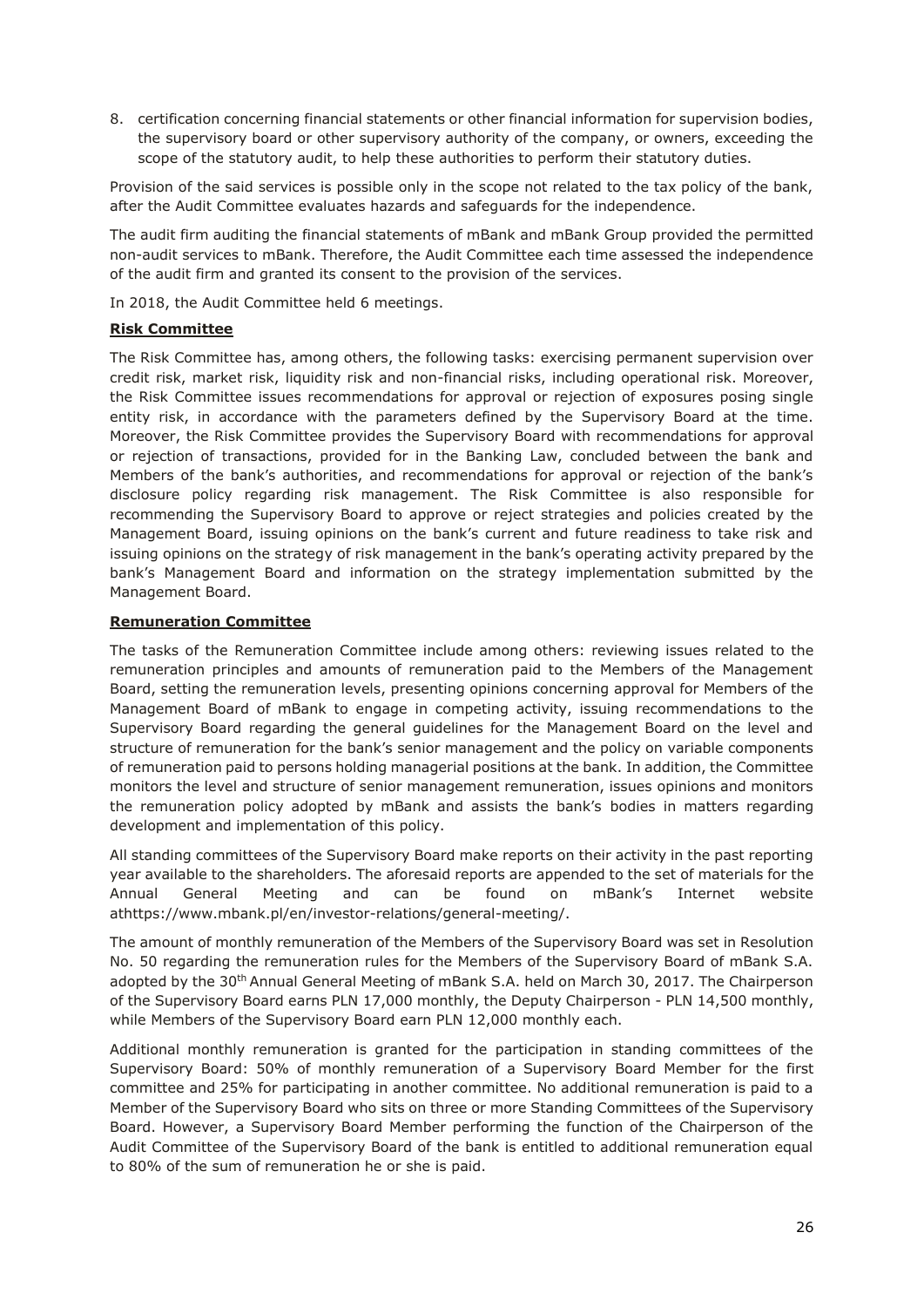|     |                                    | <b>Remuneration paid in 2018</b><br>(in PLN) | <b>Remuneration paid in 2017</b><br>(in PLN) |
|-----|------------------------------------|----------------------------------------------|----------------------------------------------|
| 1.  | Maciej Leśny                       | 367,235                                      | 367,235                                      |
| 2.  | Stephan Engels                     |                                              |                                              |
| 3.  | <b>Tomasz Bieske</b>               | 429,025                                      | 319,656                                      |
| 4.  | <b>Andre Carls</b>                 | 288,000                                      | 279,000                                      |
| 5.  | <b>Marcus Chromik</b>              |                                              |                                              |
| 6.  | Janusz Fiszer                      | 216,000                                      | 162,000                                      |
| 7.  | Mirosław Godlewski                 | 216,000                                      | 162,000                                      |
| 8.  | Joerg Hessenmueller                | 216,000                                      | 210,000                                      |
| 9.  | Gurjinder Singh Johal <sup>1</sup> | 54,000                                       |                                              |
| 10. | Michael Mandel                     |                                              |                                              |
| 11. | Teresa Mokrysz                     | 220,225                                      | 220,225                                      |
| 12. | Agnieszka Słomka-Gołębiowska       | 257,435                                      | 248,435                                      |
|     | Thorsten Kanzler <sup>1</sup>      | 162,000                                      | 216,000                                      |
|     | Wiesław Thor <sup>2</sup>          |                                              | 37,812                                       |
|     | Waldemar Stawski <sup>2</sup>      |                                              | 55,812                                       |
|     | Marek Wierzbowski <sup>2</sup>     |                                              | 54,000                                       |
|     | In total                           | 2,425,920                                    | 2,332,175                                    |

The remuneration of the Supervisory Board for 2017-2018 is presented in the table below.

*<sup>1</sup> Thorsten Kanzler resigned from his function on September 23, 2018*

*<sup>2</sup> The term of office expired on March 30, 2017*

## **Activity of the Supervisory Board in 2018**

In 2018, the Supervisory Board held seven meetings and adopted 73 resolutions. The resolutions covered all areas of the bank's operation and were consistent with the scope of supervisory functions specified in generally applicable laws, the Banking Law, PFSA recommendations, corporate governance principles, and mBank's By-laws and the Rules of the Supervisory Board.

At its meetings in 2018, the Supervisory Board discussed and assessed the current results of mBank Group and individual business lines taking into account the financial plan. The Supervisory Board also discussed and accepted other detailed reports required by the law concerning different areas of the bank's activity, including, i.a., regular risk, compliance, audit, bancassurance and IT security reports. Moreover, the Supervisory Board monitored the implementation of mBank Group's Strategy for 2016-2020 on an ongoing basis.

During their regular meetings in 2018, the Supervisory Board Committees discussed in detail the key issues concerning individual areas of the bank's activity, which, pursuant to the applicable regulations, must be approved by the Supervisory Board.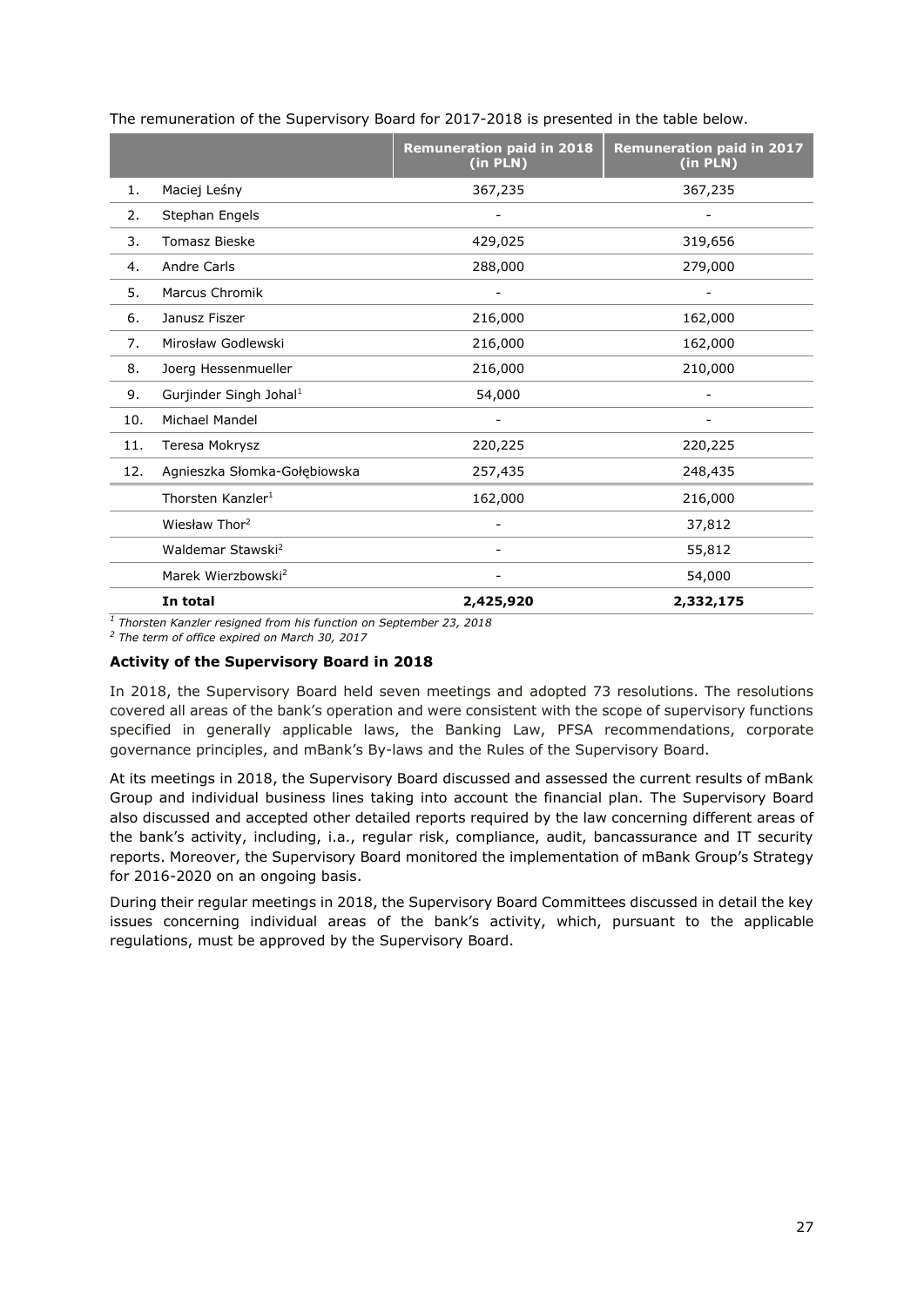Attendance of the Supervisory Board Members at Supervisory Board meetings in 2018 is presented in the table below.

|                                                  | Attendance <sup>1</sup> |
|--------------------------------------------------|-------------------------|
| <b>Tomasz Bieske</b>                             | 7/7                     |
| Andre Carls                                      | 7/7                     |
| Marcus Chromik                                   | 5/7                     |
| Jörg Hessenmüller                                | 6/7                     |
| Stephan Engels                                   | 6/7                     |
| Mirosław Godlewski                               | 7/7                     |
| Janusz Fiszer                                    | 5/7                     |
| Gurjinder Singh Johal (since September 24, 2018) | 2/3                     |
| Thorsten Kanzler (until September 23, 2018)      | 4/4                     |
| Maciej Leśny                                     | 7/7                     |
| Michael Mandel                                   | 6/7                     |
| Teresa Mokrysz                                   | 5/7                     |
| Agnieszka Słomka-Gołębiowska                     | 7/7                     |

*<sup>1</sup> Attendance at meetings/number of meetings during the term of office*

# <span id="page-27-0"></span>**1.7. mBank's Diversity Policy**

Being guided by the principle that diversity creates value added for the organisation, mBank has made use of the basic elements of the diversity policy in its HR policy for many years. Elements of the diversity policy are present in various regulations, procedures and processes.

Diversity arising from experience, knowledge, education, interests and a number of other things fosters creativity, innovation and effectiveness, and thus contributes to the company's competitive advantage, service quality and economic results.

mBank treats people equally regardless of their sex, age, material status, family background, physical abilities, nationality, country of origin, sexual orientation, and political and religious beliefs, that is all the factors that may give rise to direct or indirect discrimination. The bank offers a workplace that helps the management make use of and develop their unique features, skills and interests, for example, through participation in training activities and clubs that bring together people with similar interests. Diversity management contributes to creating an organisational culture based on openness and tolerance where everyone feels appreciated and respected, and is offered career development opportunities.

Pursuant to the sex equality policy, the bank tries to ensure that both men and women take part in external and internal recruitment and in the succession planning regarding the key functions at the bank, taking into account the principles of equal treatment in hiring new employees. mBank's recruitment process involves a selection method which ensures objective assessment of candidates' skills. Each employee of the bank can be promoted to a managerial position, if they have a relevant professional track record. Evaluation of job positions is based on objective criteria, which prevent discrimination.

The Management Board and the Supervisory Board apply the "Policy for the assessment of qualifications (suitability) of members of the supervisory body, management body and key function holders in mBank S.A.". The policy aims at introducing principles which must be fulfilled so that key functions in the bank are held by individuals who have relevant qualifications, knowledge, skills, professional experience, predispositions and reputation that are suitable for the function. The Suitability Policy includes a separate chapter dedicated to the diversity policy.